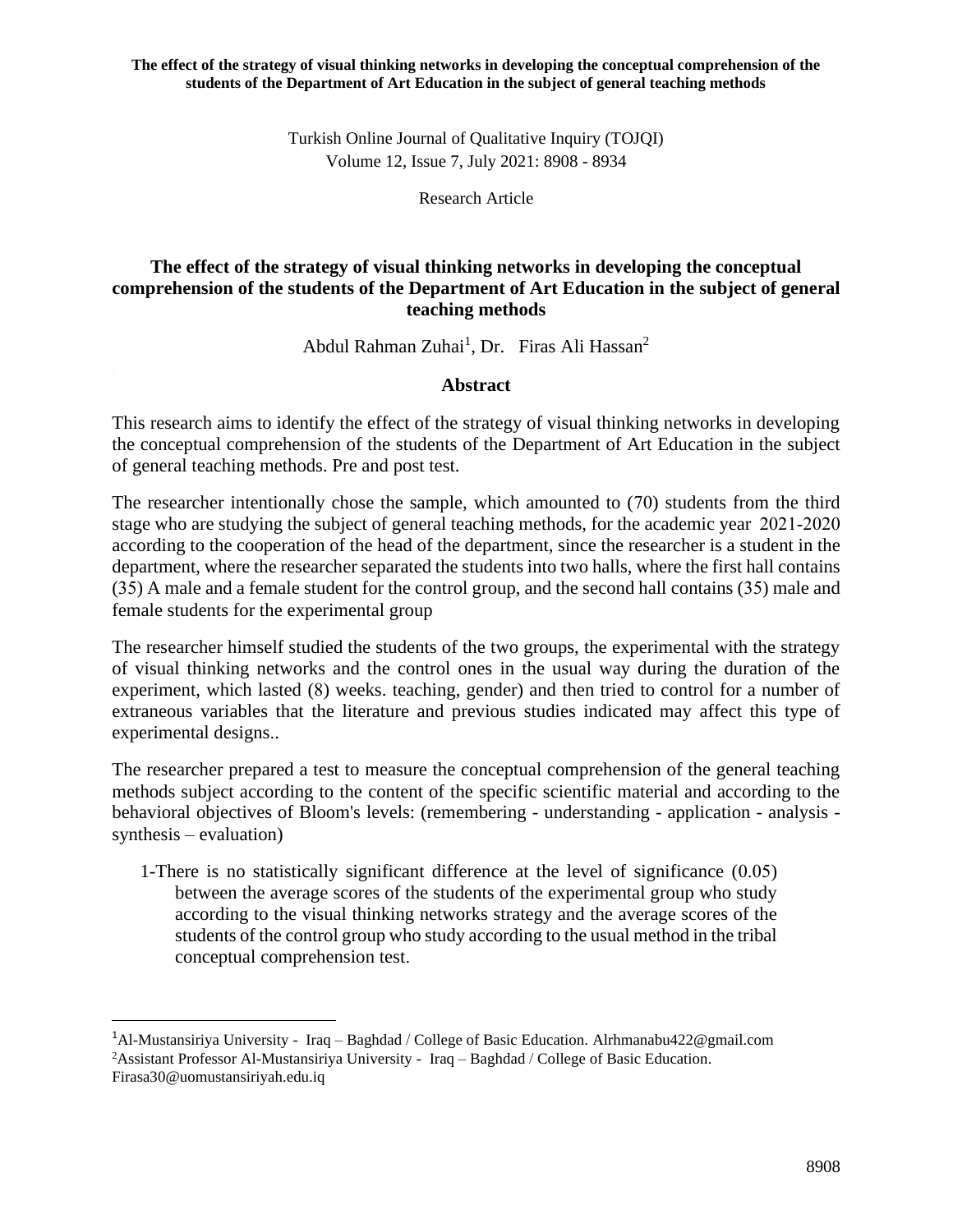- 2-There is no statistically significant difference at the level of significance (0.05) between the average scores of the students of the experimental group in the pre and post applications of the conceptual comprehension test.
- 3- There is no statistically significant difference at the level of significance (0.05) between the average scores of the students of the experimental group who study according to the visual thinking networks strategy and the average scores of the students of the control group who study according to the usual method in the postconceptual comprehension test.

-4There is no statistically significant difference in the size of the effect at the level of significance (0.05) between the T-value calculated from the achievement scores of the experimental group students who are studying according to the visual thinking networks strategy and the T-value calculated from the average degrees of achievement of the control group students who are taught according to the usual method in Post-conceptual comprehension test.

## **First: the research problem**

With the development of science and the advancement of technology, the need for innovation in teaching methods and strategies emerged, and educational institutions, including universities, became working to confront the changes that affected the joints of life and made the amount of knowledge embedding according to modern trends and presenting it in a progressive and human framework a primary goal for them, and accordingly increased interest in teaching methods. And it became imperative for all teachers to train on it, as it is with human diversity and different circumstances a decisive factor in achieving educational goals, and Al-Waeli mentions in this context, "It is known that teaching is based on goals that are intended to be achieved, and the method of teaching is what achieves those goals" (Al-Waeli 2004: . (28)

Also, the teaching methods subject is characterized by a logical sequence and includes within it many concepts and relationships that require understanding and knowledge, as well as strategies. Teaching them is one of the professions that require special skills from the teacher. (Al-Aqbi, 2002, p. (164)

Teaching is not just separate routine processes or skills, but rather a system of tight buildings that are closely related to each other to form an integrated structure in the end .Concepts and facts are among the basic building blocks of this building, as rules, generalizations and skills depend heavily on concepts in their formation, absorption or acquisition .This made concepts gain importance in teaching, which prompted educators to research and analyze scientific concepts in terms of their meaning, classifications, how to teach them and conceptual comprehension .They search for the best methods and methods that the teacher can use, and he is assured of their effectiveness in achieving the goals he seeks through which his students acquire the concepts accurately and clearly .(Abu Zina, 1997, p. 133)

The university stage is one of the important stages in the educational ladder, as it prepares students for professions and assumes their roles in building society. Therefore, it shows the importance of providing them with the basics necessary for their success .Teaching methods in the faculties of basic education represent a mainstay for the preparation of teachers and constitute a solid basis for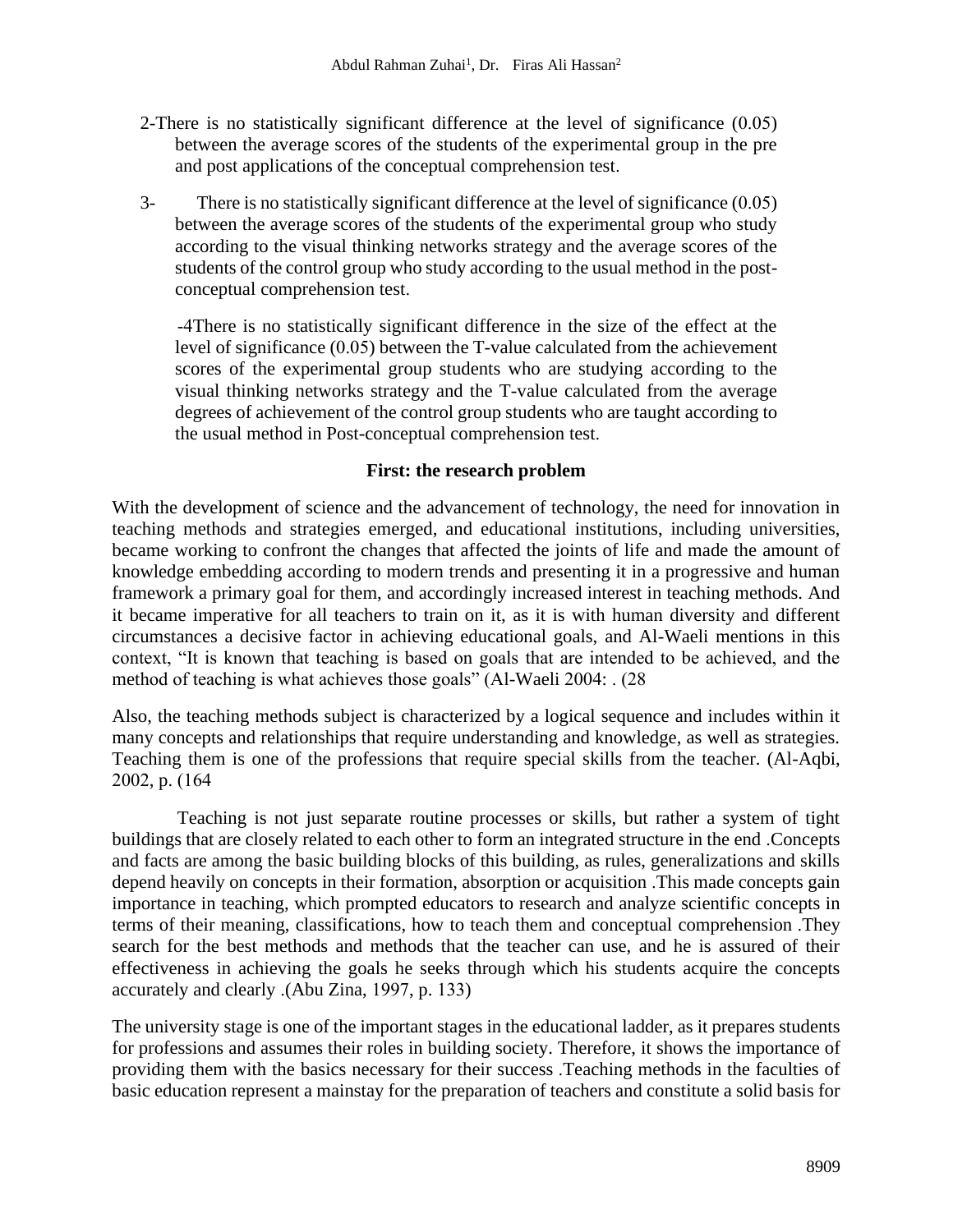building them and qualifying them for the profession in an integrated manner that will benefit the student and students during their learning during the educational stages .

Philosophy and modern trends in teaching methods emphasize the active and positive role of the learner as the center of gravity in the educational process to increase his qualification, independence and cognitive approach)  $Hassan$ , 1999, p.  $(6$ 

#### **Second, the importance of research**

 Educators emphasize that education in general is not just the transfer of knowledge to the learner, but rather a process concerned with the growth of the learner (mentally, emotionally, and skillfully), and with the integration of his personality in its various aspects. The main task is to teach students how to think and how to learn, not how to memorize courses and textbooks by heart Without understanding it or realizing it, or employing it in life .In this context, the teacher is the main key to achieving this goal. The best books, programs, and school activities, for example, may not achieve their goals unless there is a distinguished teacher who is familiar with his teaching method, teaching method, and use of his means .(Al-Hilah, 1999, p. 265)

Educators agree on the difficulty of setting fixed rules and single methods that the teacher follows when implementing the lesson, since the educational and educational process is based on interaction between the teacher and the learner, the school and the home .(Riyad Foundation..., 2003, pg. 29)

 The researcher confirms the opinion that any teaching model, no matter how effective, we find in certain teaching situations becomes ineffective as a result of the different educational situations and the variation of learners and the emergence of individual differences among them). Frederick 1994) showed that when he stressed the need to develop educational competencies that help teachers to select appropriate methods for teaching facts, skills or concepts). Frederick, 1994, p. )28

It is known that the development that took place in the field of methods, especially elearning, which we live and coexist with, has been linked to the scientific and technological development, which is a feature of the times, and as a result new concepts and modern topics have emerged in the curricula and methods of teaching them indicates) Hard (that the concepts represent the link between facts and generalizations, and also refers to the necessity of defining the concepts included in any study subject when it is intended to be taught .(Hard , 1970 , P2)

The importance of concepts lies in the fact that they are the building blocks of the fabric of science, and they provide the student with a means by which he can keep pace with the growth in knowledge. The student without shaking his cognitive organization, and from the new facts, the person's concepts increase in depth and breadth .Thus, we see that concepts are open-ended, always allowing the addition of new knowledge and at the same time placing this new within the framework of the organization that makes the person constantly able to pursue the increase in knowledge .(Hamida et al., 2000, vol. 2, p. 53)

## **Third: Research Objectives**

The current research aims to:

 .1Recognizing the effect of the visual thinking networks strategy in developing the conceptual comprehension of the students of the Department of Art Education in the subject of general teaching methods .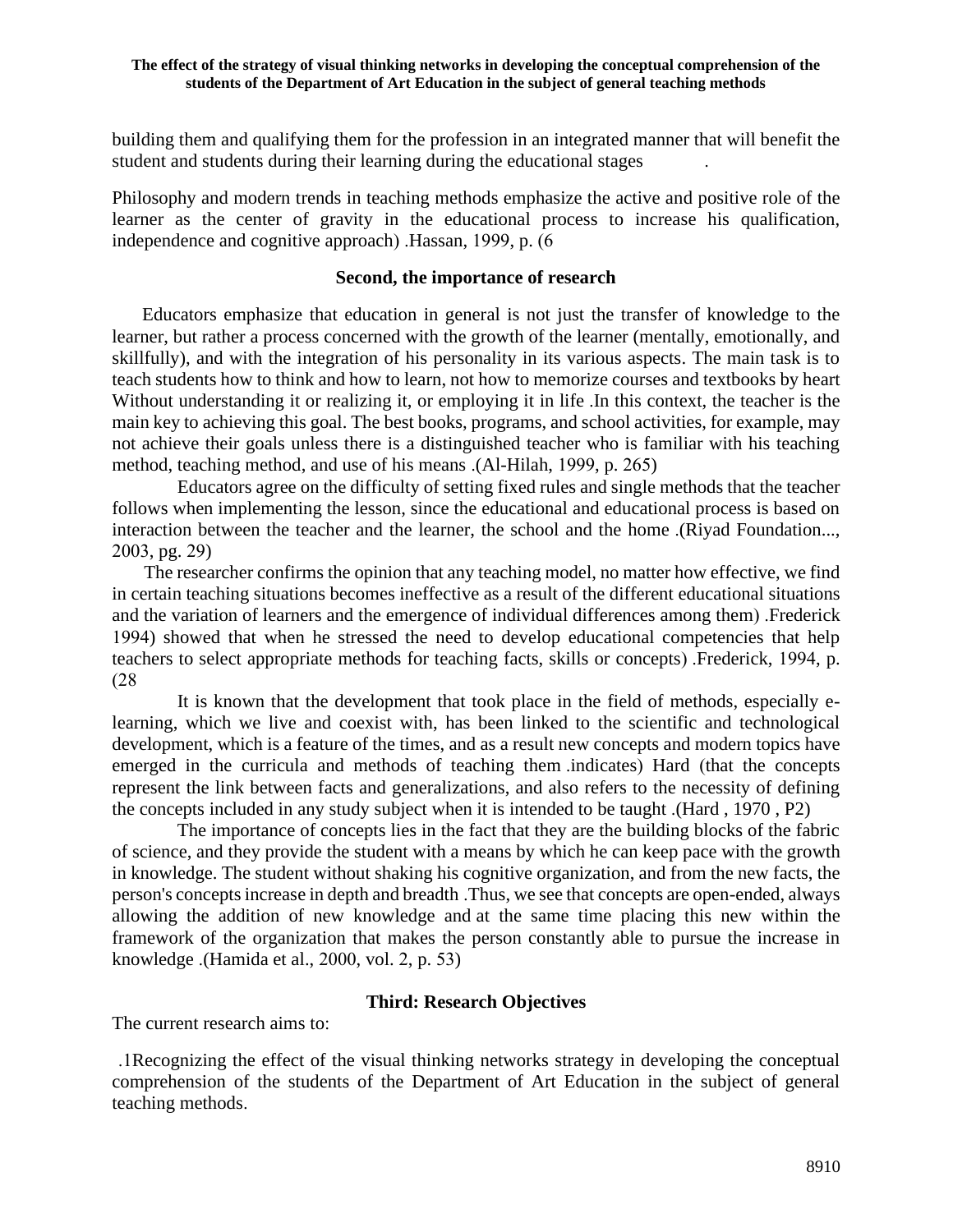#### **Fourth: Research Hypotheses**

#### **The researcher formulated the following hypotheses :**

- 1- There is no statistically significant difference at the level of significance (0.05) between the average scores of the students of the experimental group who study according to the visual thinking networks strategy and the average scores of the students of the control group who study according to the usual method in the tribal conceptual comprehension test.
- 2- There is no statistically significant difference at the level of significance (0.05) between the average scores of the students of the experimental group in the pre and post applications of the conceptual comprehension test.
- 3- There is no statistically significant difference at the level of significance (0.05) between the average scores of the students of the experimental group who study according to the visual thinking networks strategy and the average scores of the students of the control group who study according to the usual method in the postconceptual comprehension test.
- 4- There is no statistically significant difference in the size of the effect at the level of significance (0.05) between the T-value calculated from the achievement scores of the experimental group students who are studying according to the visual thinking networks strategy and the T-value calculated from the average degrees of achievement of the control group students who are taught according to the usual method in Post-conceptual comprehension test.

## **Yesterday: Search Limits**

## **The current search is determined by the following:**

**Spatial boundaries :**Republic of Iraq - Baghdad - Al-Mustansiriya University - College of Basic Education - Department of Art Education.

**Time limits** : the academic year 2021-2020AD.

**Human limits :**Students of the Department of Art Education (third stage) morning study - College of Basic Education, Al-Mustansiriya University.

**Objective limits** : The effect of the visual thinking strategy in developing the conceptual comprehension of the students of the Department of Art Education in the subject of general teaching methods .

## **Sixth: Define terms**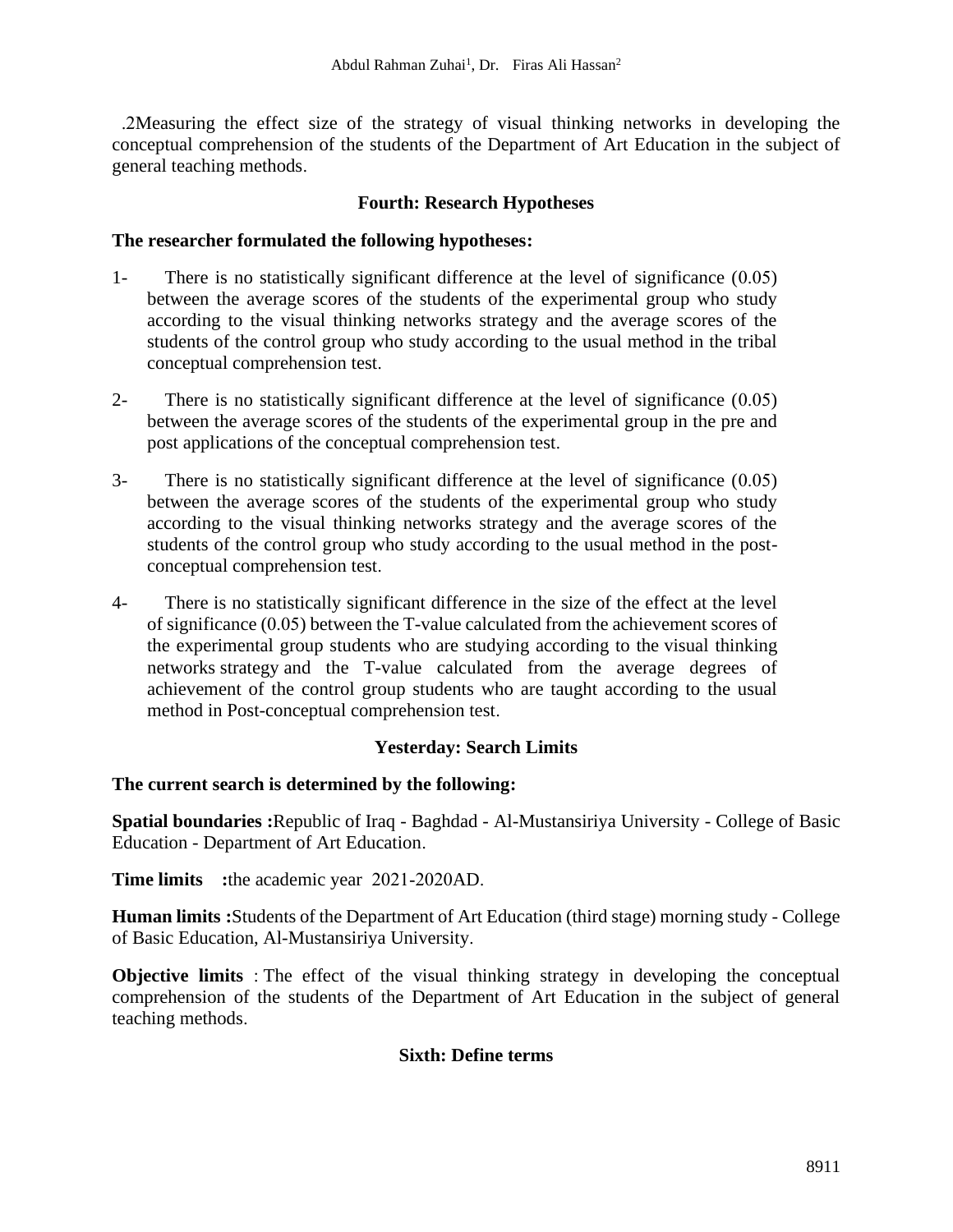The researcher will address the terms related to his research (impact, visual thinking, conceptual comprehension, teaching methods subject.)

## **First, the effect**

 **-defined by Shehata and Zainab (**" **:)2003**It is the result of desirable or undesirable changes that occur in the learner's capabilities because of the intended learning procedures carried out by the teacher".

(Shehata and Zainab, 2003: 22)

**-***Al-Saqqaf (***2007***): "It is what the learner sees of features, fingerprints, changes or effects in the thing that affects it, there is an influencer and an influencer in the sense of an independent variable that affects the dependent variable* ".

*(Al-Saqqaf,* 2007*:* 19*)*

*And Ibrahim (***2009***) defined it*" **:***The ability of the factor or variable in the subject of the study towards achieving positive results, while the result is absent and not achieved, then the factor or variable may be one of the direct causes of negative repercussions and results*( ".*Ibrahim,*  <sup>2009</sup>*:* )30

-Al -**Saadi defined him**(2003) saying Bane) :Impression cognitive or my breath, generates a result Interaction the humanitarian and affected about I mean) (Al-Saadi, 2012 AD, p. 31)

**the definition procedural**: Known **researcher** trace definition procedurally that he: Change Cognitive or psychological or kinesthetic What is meant? Which is happening when students the two groups Experimental Which The subject of General Teaching Methods is taught by visual thinking strategy and the group female officer, .will be Identify On that on road the test dimensional.

## **Second, visual thinking**

1. **know him Mileman :(1993)It** is the learner's skill to imagine and present an idea or information, using pictures and drawings instead of a lot of fillers that we use in Communication with others .(20 :P , 1993 Mileman)

2. **Hassan (2006) defines it: a** system of operations that translates the individual's ability to read the figure The visual and the transformation of the visual language carried by that form into a written verbal language Or spoken and debriefing). Hassan, 2006: (8)

3. **Abdullah (2006) defines it :**a mental process that depends on the sense of sight, whereby the mental energy of the individual is focused on a very limited number of visual stimuli of the situation or problem.

(Abdullah Ali 2006, p. (83)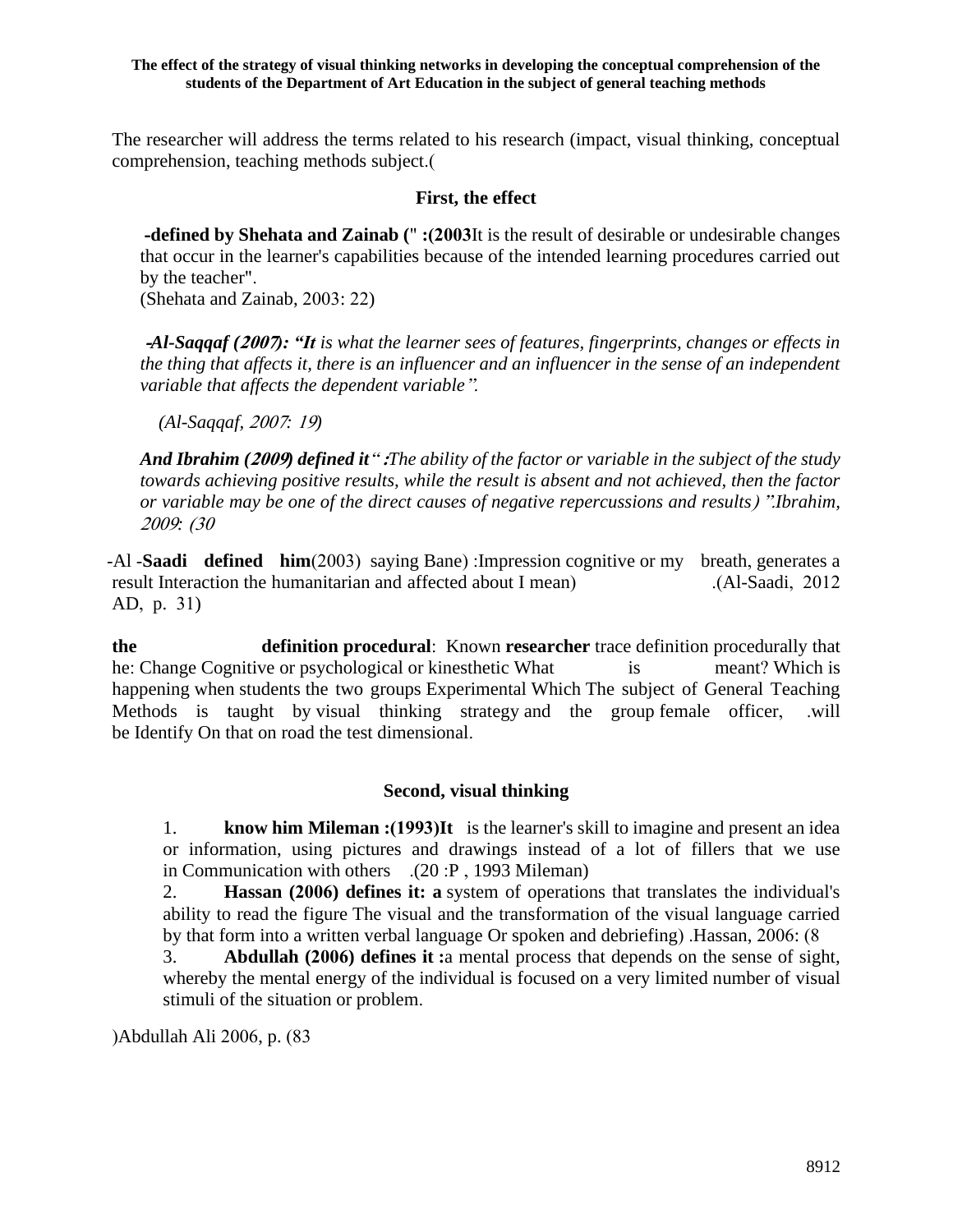4. **Amer** (2016 defines it as a pattern of thinking patterns that arise as a result of stimulating the mind with visual stimuli, and this results in the realization of one or more relationships that help solve a problem or approach a solution.. (Amer Tariq, 2016, p. 231)

**Procedural definition: a** system of perceptual processes linked to visual sensory aspects based on what is presented to the learner of artistic visual stimuli such as shapes, images and drawings.

# **Third: Visual Thinking Networks Strategy :**

**Al-Saqri defines it (2021): It is** one of the cognitive representation strategies based on the agreement of brain formation and work on the right and left hemispheres of the brain, and it is one of the useful means for the teacher and the learner to create an active interactive educational situation)  $.A1-Saqry, 2014, (4)$ 

**And Al-Mutairi (2019) defines it: It** is one of the teaching methods used in the classroom, which consists of activities and mental skills that help the learner obtain concepts and facts through visual observations, drawings and visual aids, which in turn increase the learner's creativity, seeking to embrace the mind and ideas and invent solutions because every idea has The mind of the learner has an initial visual perception based on real foundations and confirmed information). Al-Mutairi, 4, )2019

**Practical definition:** It is one of the teaching strategies that depend entirely on visual aids and on the learner's ability to link concepts with visual ideas to bring information closer to learners and increase their interaction in the classroom in order to create an active, interactive and flexible learner.

# **Fourth: Conceptual comprehension**

# **1. Jaber (2003) knows him:**

It is the ability of the student with learning difficulties to present the meaning of the material and the educational experience, to explain and expand some parts of the material, to clarify ideas, to apply them in new situations, to portray the problem and to solve it in different ways .

(2003Jaber Abdel Hamid Jaber, )

# 2. **and knows him Wigging and Mctighe:**(2005)

The student's ability to present the meaning of the material and the educational experience, interpret, translate and apply it effectively in new situations and different contexts, the ability to take a perspective and see things from a critical perspective, emotional sharing with others, and the learner's awareness of his mental and personal habits that constitute his own awareness (Wigging and Mctighe, 2005:25)

# **3. And his request (2009) knows him :**

It is a mental process that depends on a number of interconnected and interdependent abilities, and it is evident through the explanation and clarification of scientific ideas and concepts, their interpretation and application in multiple and new situations, and identifying problems and solving them in multiple ways (Talaba, 2009, p. 119)

# **Abu Athra (2010) defines him :**

It is the mental ability of students to understand and perceive concepts, clarify their implications, interpret them in their own way, and apply them in different situations (Abu Athra, 2010, p. 12).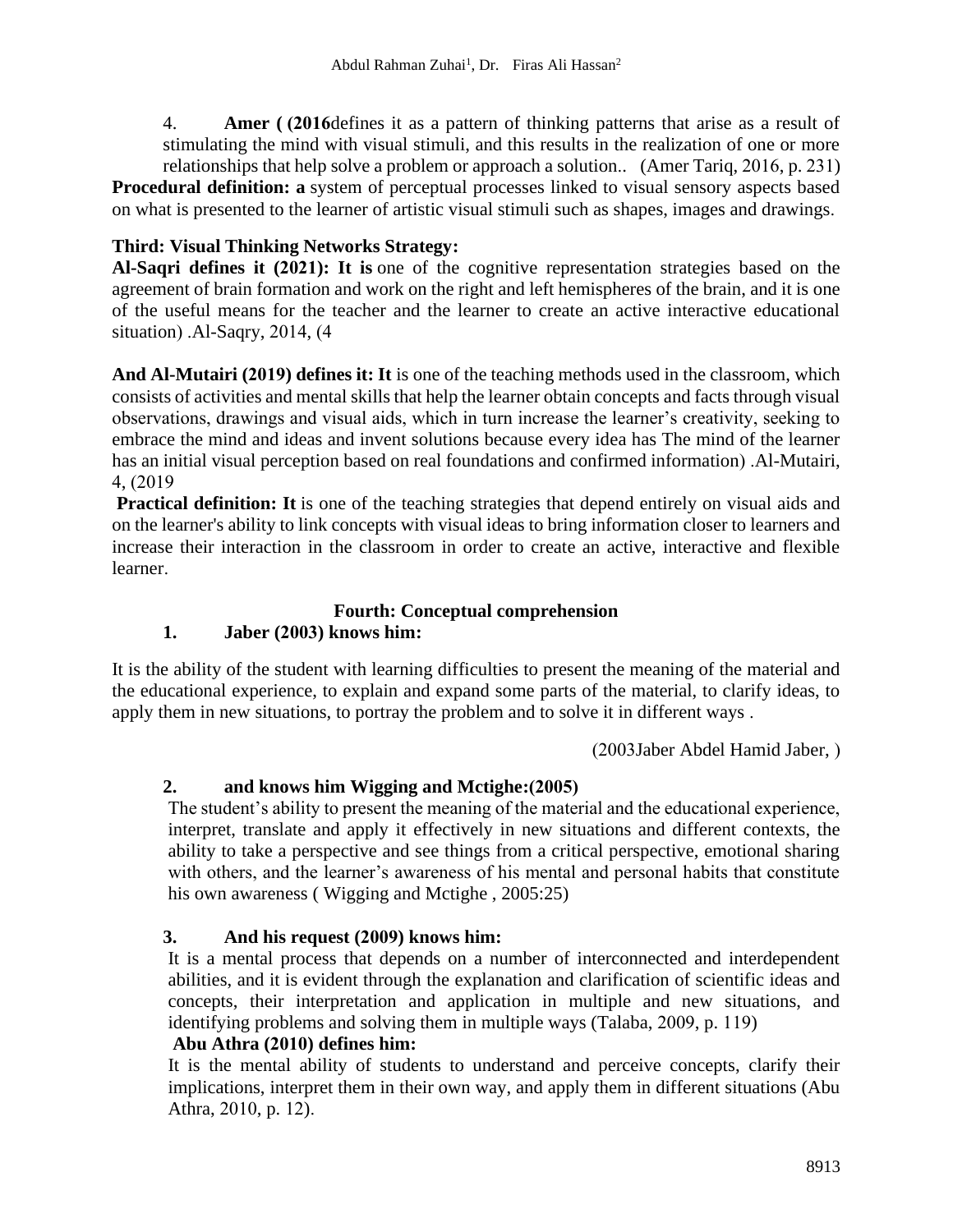## **procedural definition:**

Students' ability to explain, interpret and apply information and skills in new situations and take perspective through their knowledge of themselves and their abilities, and emotional engagement with others.

# **Fifthly: Teaching Methods**

# **Attia knows him (2008):**

How to achieve the desired effect on the learner and lead to learning, or it is the planned actions that the teacher performs ;To help learners achieve specific goals, including the methods, tools, and means that the teacher uses during the educational process to achieve specific goals" (Atiya, 2008: .)342

## **Al-Husari knows him (1995) :**

It is: a set of interrelated and sequential activities and actions that the teacher plans and implements in the classroom or outside that allow him to achieve a specific goal as fully as possible). The Exclusive,  $(213, 1995)$ 

## **3. Saadi (2001) defines him:**

It is all the conditions and capabilities that the teacher provides in a particular teaching position and the measures that he takes in order to help students achieve the goals set for that position (Saadi 2001 p.( 9.

## **4. Al-Kinani and his colleague know him (2012):**

It is a coherent and integrated set of organized, purposeful and planned procedures for effective interaction within and outside the classroom in order to acquire specialized features in art education (Al-Kinani and his colleague, 2012, p. 164)

**Procedural definition: It** is the first step in which the school curriculum is put into practice, and it is also the first practical test of the suitability of the curriculum in terms of its objectives and content for the learner, for whom it was developed, hence the importance of these methods and the need to take care of them.

# **Chapter Two: Theoretical framework and previous studies**

## **First, the theoretical framework**

## **The first topic: visual thinking networks**

## **First: think**

 The subject of thinking is one of the important matters that should be taken care of, and its development and maturity should be sought. It shows the awareness and culture of the human being, whether it is of scientific value or not, superficial and limited thinking. the decline in the level of scientific culture, and has been mentioned thinking since ancient times , meaning it is not recent, as God Almighty mentioned in many Quranic verses, said Ezz Almighty in his book Aziz  $\}$  - :who remember Allah standing, sitting and lying on their sides and reflect on the creation Lord of the heavens and the earth that created this void Glory guide us the torment of Hell**191(** } (**[Al Imran](https://translate.google.com/translate?hl=ar&prev=_t&sl=ar&tl=en&u=http://quranbysubject.com/sura.php%3FSura%3D3)**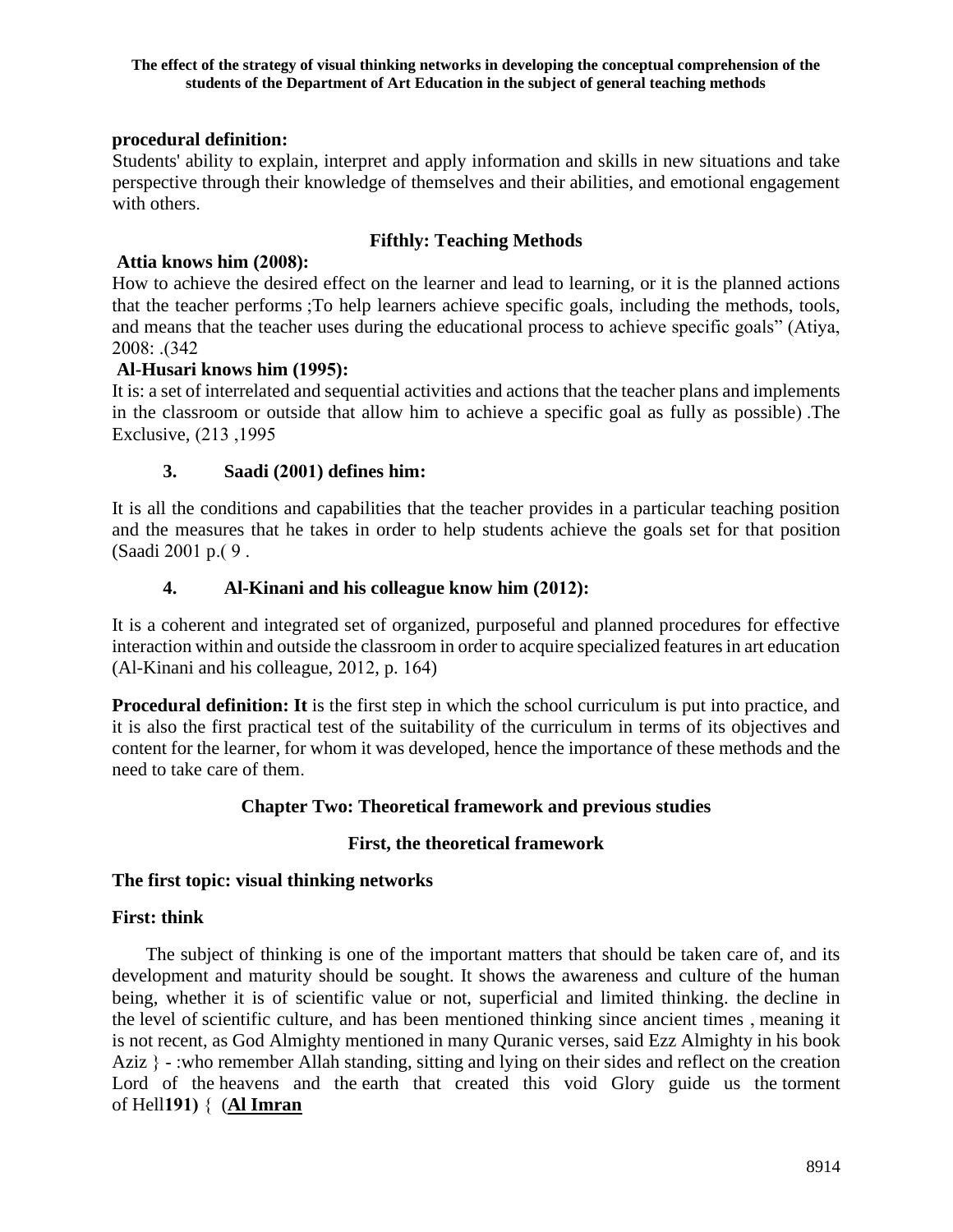He says: {It is thought as} of the Mudesir ( $\left($  18 and the Almighty said: He who spread out the earth and make the Roissy and rivers and all fruits make the two couples covereth the night the day in that are signs for those who reflect }**thunder state 3**has singled out God son He has the characteristic of thinking, as thinking is born with man in his first mental stages of development, and the power of thinking depends on the ability of man to issue correct judgments and make right decisions, as man's thinking is of an abstract nature, he is not satisfied with the requirements of survival, nor is he satisfied with this amount of thinking His thinking goes beyond the things and phenomena that surround him, and his attempt to explain and understand them in order to adapt to the environment in which he lives, but also exploits them for his own benefit. Thinking has two important aspects: the physiological aspect and the acquired social, environmental, and cultural aspect) .**Amer, 2016, pg:** (13)

Thinking is an aspect of human activity, and it is like the rest of the behavioral activities practiced by the learner in certain situations. Symbolic activity, dealing with symbols and how to use them.

## **Second: visual thinking Visual Thinking**

It has several names , including (visual intelligence, intelligence visual and intelligent image, think about the visual, visual and spatial perception, and the significance of the image, visual culture, raising eye, feeding visual (generates visual perception with the birth of man, in the first months, in infancy is primitive And it is not clear, as things are vague and ambiguous, as there is no good distinction of shapes, and of the surroundings that the infant sees around him, and this stage is known as undistinguished. To give it a meaningful unity, and as the visual learning continues, the processes of recording information for the brain continue and with continuous modification, as these forms grow and develop to turn into other, more mature forms .

Where Debs developed a theory for the visual development of the child, through the three types of non-verbal languages identified by Roish and Kiss (by drawing, by event, and by object), where he mentioned the following: - The movements made by the mother of the infant in order to prepare her for his food This infant can read it even if he is hungry and crying, so he will stop crying immediately, because these children read the visual events that they see in front of their eyes, and he says that the older the children, the more their experiences and awareness of the elements of the environment surrounding him, as he becomes more aware of the visual stimuli that they represent. These elements, and when he is old he will read the signs and symbols of the visual language) **Francis, 2015, pp.** (8-7)

**We cannot say that visual thinking began to appear recently. Rather, it has existed since the era of the Sumerians, as they were drawing shapes and symbols on clay tablets, to confirm learning for others and to keep the impact of these symbols and shapes in the memory of individuals and learners .**

 **Visual thinking is one of the types of thinking that is concerned with its development, education, and teaching it to learners, because it is of great importance, through which a person can realize all the verses, scientific facts, knowledge and concepts that surround him.**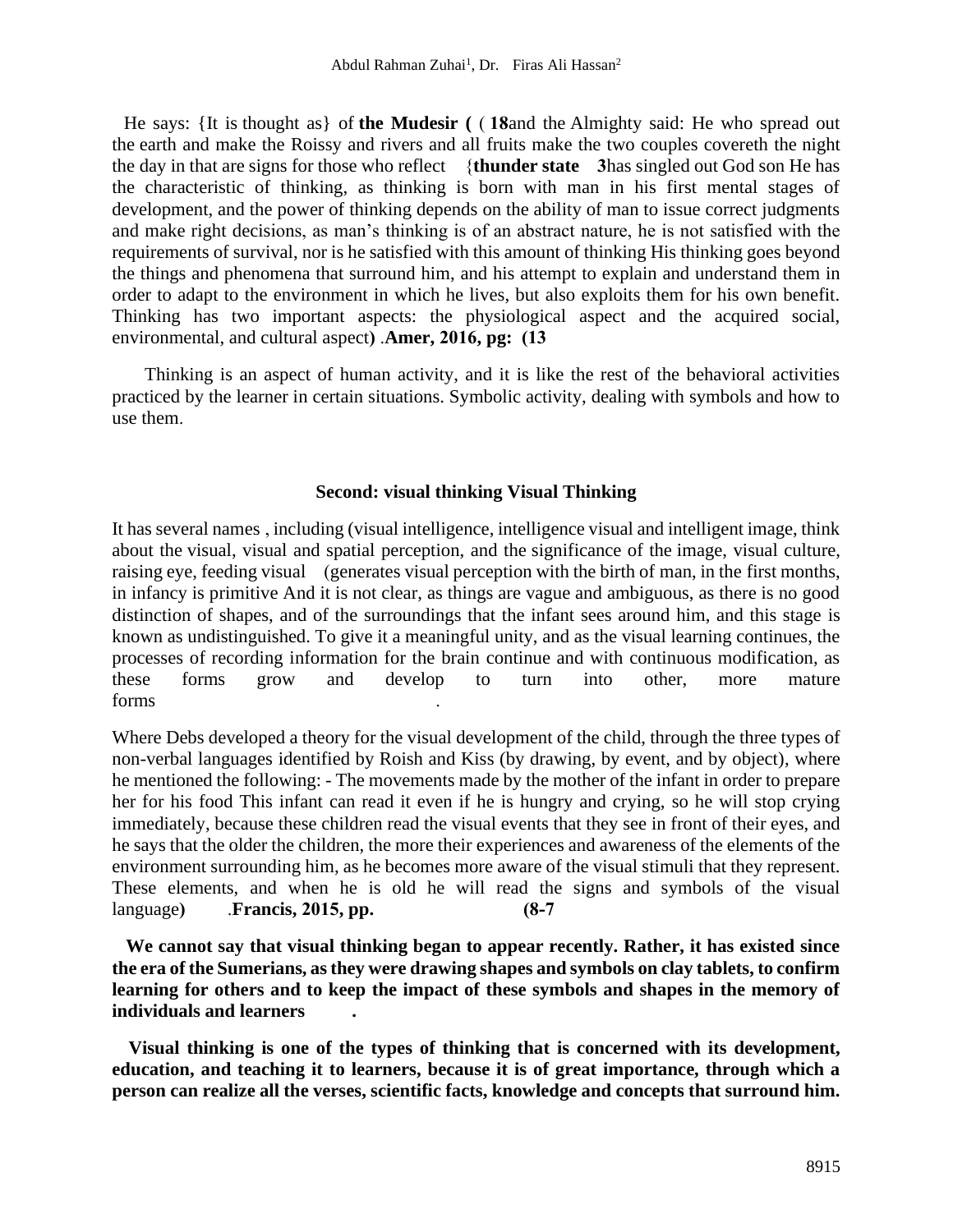## **It is like drawing closer to God and worshiping Him, as His Majesty mentioned in His Noble Book**

{Have they not looked into the kingdom of the heavens and the earth and what God has created? And if it may be that their term is near, then in what hadith after it will they believe { Al -Aaraf: 185

Also, the five senses are the main outlets through which man overlooks the world that surrounds him, and discovers the marvels of God's creation. Vision is nothing but a visual perception through which man can see in two- and three-dimensional ways, and the connection of these perceptions with the past experiences of the viewer, so it can provide us with a tangible meaning. For words, seeing relationships, communication and communication between ideas, and the ability to learn to know facts, and information that can remain in the learner's memory .

## **(Mahdi, 2013, pp. 249-248)**

 Learning is one of the important matters that is necessary to be based on visual perception, as this type is suitable for visual people and people with visual intelligence, who prefer to collect their experiences and knowledge by viewing some pictures, diagrams, and sensory scenes, and then collecting information visually, through which they express what they have acquired. Sensory pictures, verbal descriptions, and maps in their various forms .

 Visual thinking is one of the most important other types of thinking, as this type of thinking depends on what the eye sees, and the subsequent processes that occur inside the human brain, such as imaginations, comparisons, and analyzes, until it reaches the effect of this interaction in the human memory for a period of time. Beyond the survival of the effect in other types of thinking, visual thinking is related to the right half of the brain, as it is responsible for total perception, the ability to assemble and visual learning, and the left half of the brain is responsible for the actions of sequential, analytical, and time-related processes .

# **)14-13, pp.: 2016Amer, (**

 Visual thinking is one of the mental skills and activities that help learners to obtain information, interpret it, represent it, perceive it, and then memorize it, after which the learner expresses it and his own ideas visually and verbally. Those who think visually, employ vision, imagination and drawing in an active and graceful manner, as they move their thinking from one imagination to another. If it is considered one of the higher levels of thinking, it enables the learner to have a comprehensive future vision of academic subjects without losing any of its parts, as he looks at things with a visual perspective .

 Thinking through pictures ,is considered a thinking phenomenon through visual processing, where the other alternative is thinking through linguistic or verbal processing, often non-linear as it has a formula of computer simulation, that is, the introduction of many systems into a deep production process can be obtained from the statement. On that view through language alone .

**(128: 2008Ramadan Badawi, (**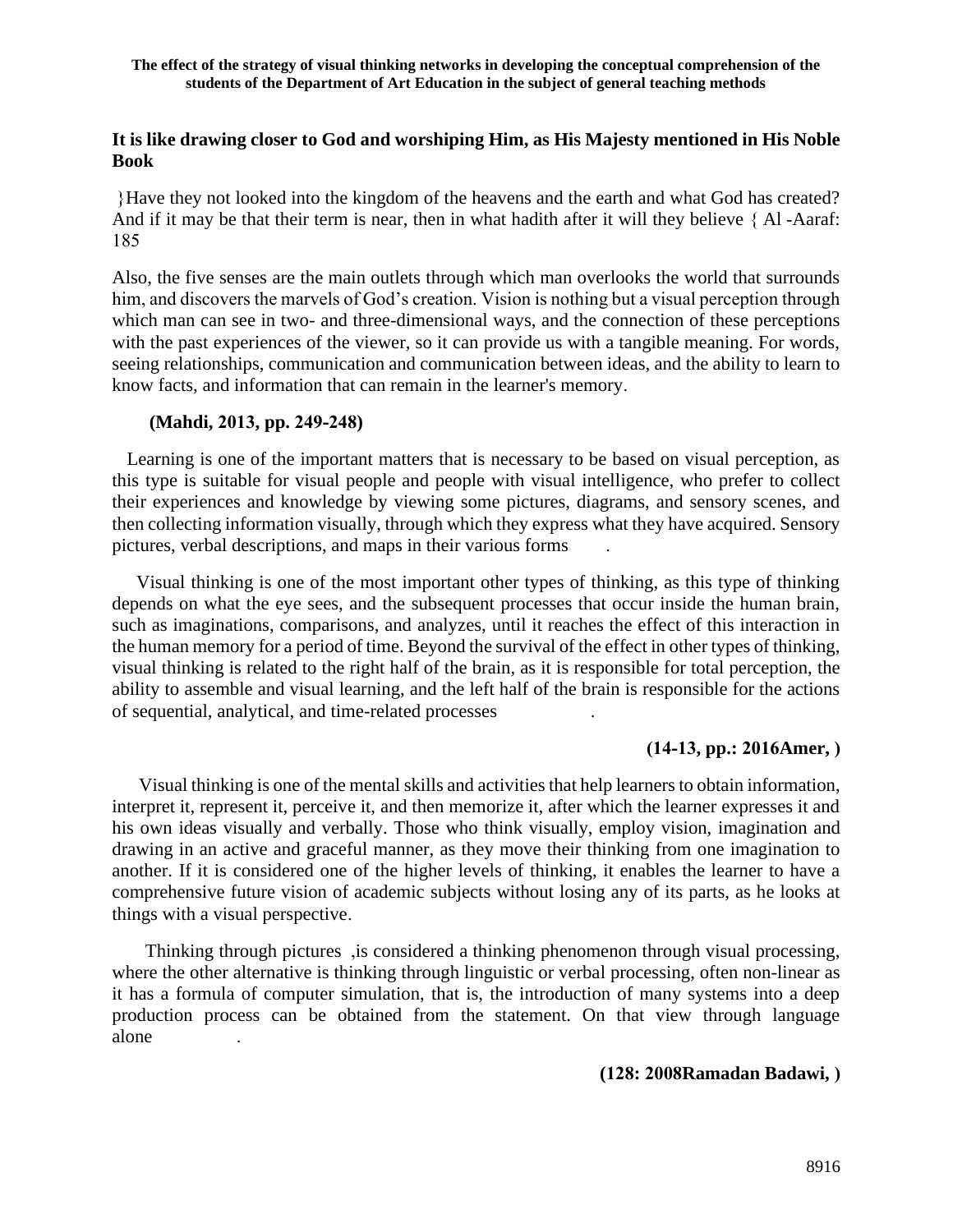#### **Visual thinking strategy**

 Technical educational institutions in the twenty-first century have paid great attention to the development of thinking in general and visual thinking in particular, assuming that knowledge is not a goal in itself, but rather a means to improve the learner's thinking structure, as the construction of thinking processes takes place on the basis of interrelationship between language This means that each of the arts curricula includes elements that encourage the learner to think skill, which preoccupied researchers with many questions. Is thinking capable of learning or not ?Is thinking a mental skill that can be developed through practice and direct care, or is it an innate willingness found in individuals in general ?However, thinking, by its general nature, is the skill of the individual or the learner, and it is related to the extent to which he possesses the skill of practicing it .

 The visual thinking strategy appeared in the United States and began to work in the midseventies, by a cognitive psychologist) Abiyill Housen (and art educator) Philip Yenawine During their research in which they tried to understand the degrees of difference between the theories of people affected by a meaningful piece of art, both of them discussed understanding the calls that came for aesthetic development, based on the work of each of) Arnhein 1969, Bruner 1972 , Likepiayet 1973 , Balamin 1975, Loerinyer 1976 , which examined patterns of observed behavior in the world, where all interpretations were based on observations.

## **)106-105, pp. 2016Amer, and Al-Masry, (**

 This strategy included a series of systemic procedures that focused on developing a focused view on learners' education, and a professional program for the development of classroom teachers was also offered. The visual form and its transformation into a verbal or written language. The objectives of the visual thinking strategies include developing communication skills and creative and logical thinking skills, and most of all, it gives students confidence in dealing with complexity, ambiguity, multiplicity and diversity of opinions, and the cognitive and experimental evidence indicated It is based on research in the visual thinking strategy, that the development in visual forms can build cognitive development, in addition, the visual thinking strategy that is presented to learners, in different situations, may serve them when they are exposed to other topics, as well as the discussions that take place through processes Visual thinking, helps to develop the learners' style during discussion, and it also helps them in dealing with other areas of society). **Mahdi and** Suha, 2013, p.: (256-254)

#### **Visual thinking strategy steps**

#### **There are several steps to the visual thinking strategy, and they are as follows:**

- 1- Displaying the technical model or the artistic painting that expresses a purposeful awareness message.
- 2- See the relationships in the technical model and determine the characteristics of those relationships.
- 3- Connecting existing relationships through the artistic model, and deducing new relationships in light of the existing relationships in the form or the artistic painting.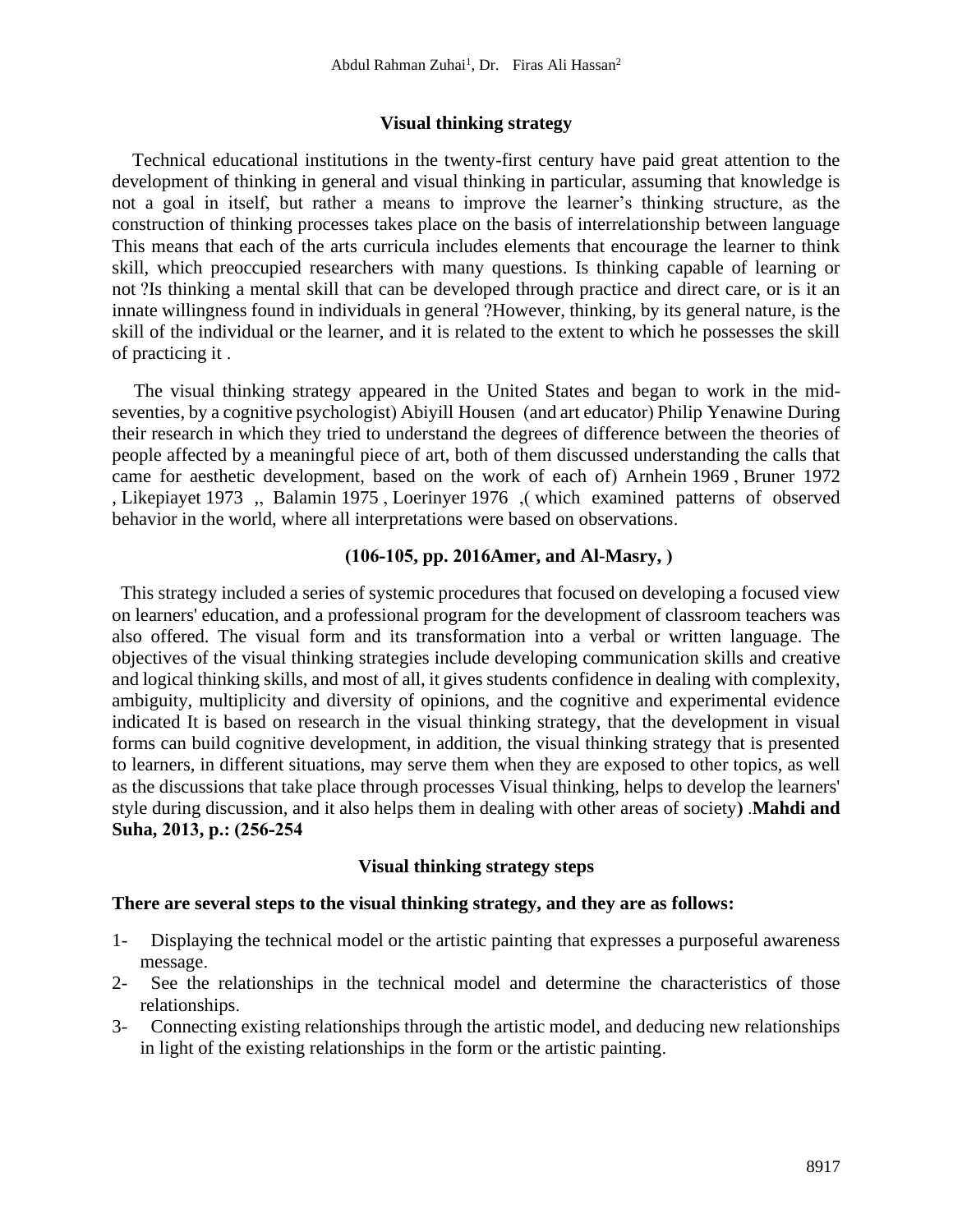- 4- Realizing the ambiguities or gaps through the form, after studying the existing and previously inferred relationships in the second and third steps of this strategy, and putting the areas of ambiguity or gaps under study and scrutiny.
- 5- Visually think about the shape or model in light of the identified ambiguities or gaps, and try to use previous evidence or theories to get rid of the specific ambiguities or gaps.

-6Imagine the final result of the message included in the artwork by seeing the painting well and examining its details, taking into account that this step includes all the previous steps, as this step is the outcome of the previous steps and the imagination of the message is mentally through the displayed form .The previous figure shows the progress of the strategy steps during the lesson.

# **)107-106, pp.: 2016Amer, and Al-Masry, (**

## **The second topic: Conceptual comprehension**

Learning concepts, ideas and scientific principles cannot be achieved by memorizing and memorizing without deep awareness and the surrounding awareness of their characteristics, and without knowing how to benefit from them in vital, applied situations that show their feasibility. 2010, p.  $(65)$ 

A sound scientific understanding requires an awareness of the logical relationships and links between scientific concepts, and an awareness of the evidence and proofs that are employed to prove the validity of the concept .(Lawson and Thompson, 1988p76)

Despite the multiplicity of views by educators and researchers about the meaning of conceptual comprehension, they all revolve around the same ideas and meanings, such as:

Conceptual comprehension: It is the ability to perceive the meaning of scientific concepts, principles and ideas with a certain depth as determined by scholars, and to interpret and clarify their ideas and apply them in new situations.

Conceptual comprehension: It is the degree or extent of sound scientific understanding of the mental ideas and perceptions that exist in the mental structure, that is, the mental structure that resulted from the awareness of the common relationships or characteristics of concepts, phenomena, events or things (Zaytoun, 2007, (481)

Judy Dewey says, "To understand a thing, an event or a situation, means to see it in its relations to other things: to see how it works or operates, its consequences, its causes, what causes it and its uses in different situations. Wiggins and McCay, 2001 (57Conceptual comprehension is related to the scientific content and the extent of depth and the ability to understand its scientific components of concepts, laws, principles ,theories and scientific ideas .

It is the student's ability to present the meaning of the material and the educational experience, and it appears in the interpretation of some parts of the material, the expansion of it, the clarity of ideas, their application in new situations, and the portrayal of the problem and its solution in different ways (Jaber, 2003, p.  $(23)$ 

## **First: the concept of conceptual comprehension**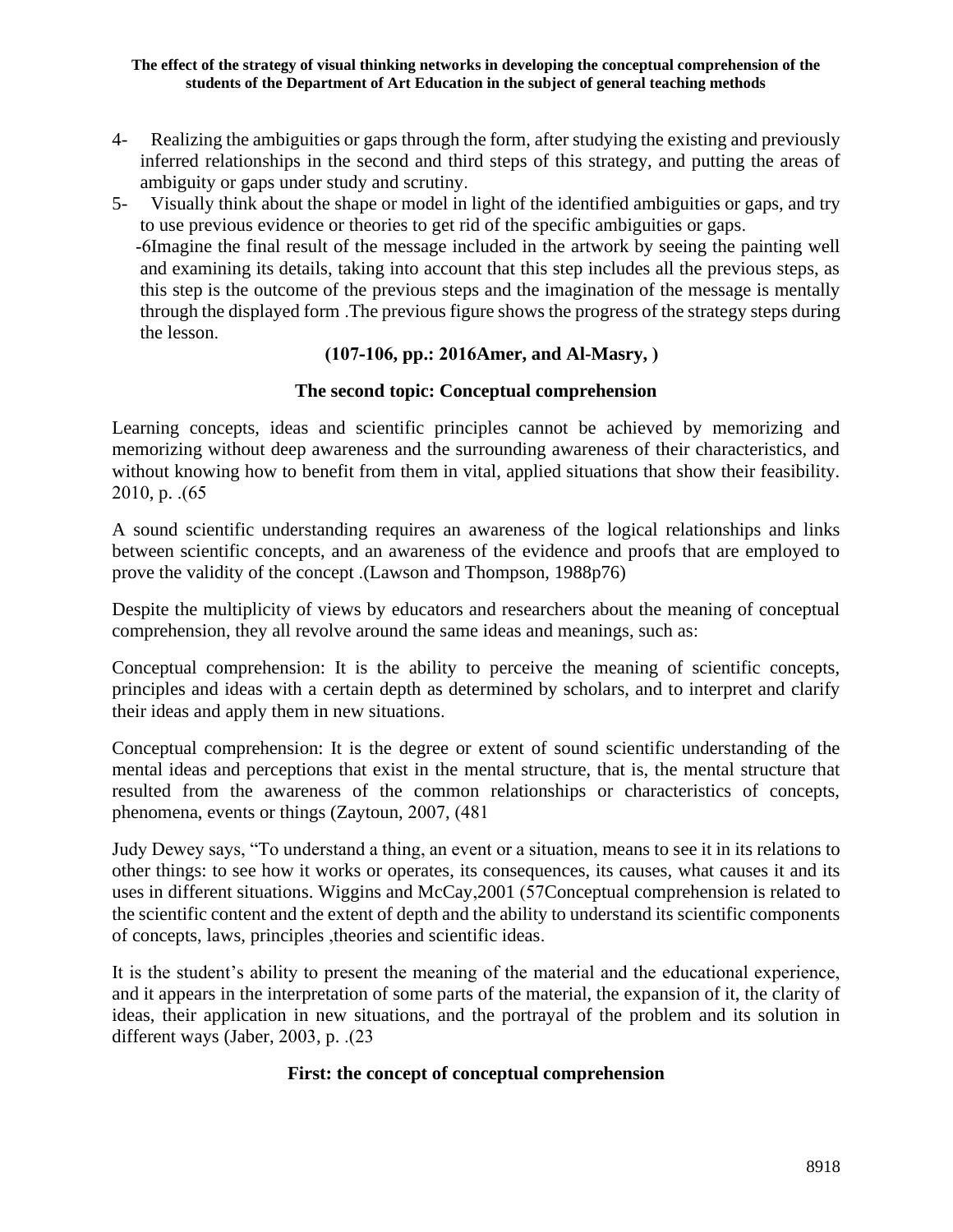The concept is defined as "a continuum of inference that refers to a set of observed characteristics of an object or event that leads to the identification of a specific category that entails additional inferences about unobserved characteristics." It is "a identification of the common characteristics between several situations or things, and this abstraction usually gives a name, a title, or a symbol"  $(Al-Sherbiny, and Sadiq, 2000, . $(34$$ 

Some have divided the definition of the concept into two types of definitions, a logical definition, which is "a set of common characteristics or features that distinguish a group of things, events, or symbols from other groups." The other definition is a definition of the concept, which is "an idea or an image." A mentality that an individual creates about things or events in the environment"  $(Aql, 2002, .(77))$ 

Shehata and Al-Najjar (2003,286) define the concept as: It is a mental formation that arises from the abstraction of a characteristic, or more than multiple partial cases (examples) in each of which has this characteristic where the characteristic isolates what surrounds it, so which of these cases is given noun or term.

Al-Laqai wa Al-Jamal (2003, 282) defines the concept as: an abstraction expressed by a word or symbol, referring to a group of things or types, which are characterized by common features and characteristics or are a group of things, or types that are grouped by certain categories .

Mahmoud Mansi (2003, p. 227) defines the concept as: a set of characteristics, or features that distinguish a group of people or things, as it determines the common characteristics between them.

# **Second: Strategies for conceptual change**

Strategy is a relatively recent concept, especially in the humanities, and it was originally used in military life to express the rational and relatively long-range management of battles, as opposed to tactics, which means the art of managing battles one after the other. I took the term Teaching Strategies. (Ghareeb 2006, .(871)

)Zaytoon, 2009, pg. 43) defines teaching strategies as: the method of teaching and learning planned to be followed by the teacher inside or outside the classroom to teach the content of a particular subject, in order to achieve predetermined goals. Do them while you are teaching that content.

(Ali, 2011, 164) defined the teaching model as an application of learning models in the classroom based on proposing a set of specific and organized procedures that

would direct the process of implementing learning and teaching activities, in a way that facilitates the educational process to achieve its cognitive, skill and emotional goals . As for (Zaytoon, 2003), a teaching model is defined as: a specific style

of education that is coherent, comprehensive, and recognized( .Zaytoun, 2003, .)237

**The conceptual change model, as proposed by Posner, is summarized in replacing the students' alternative perceptions with sound scientific understanding through two successive stages: :**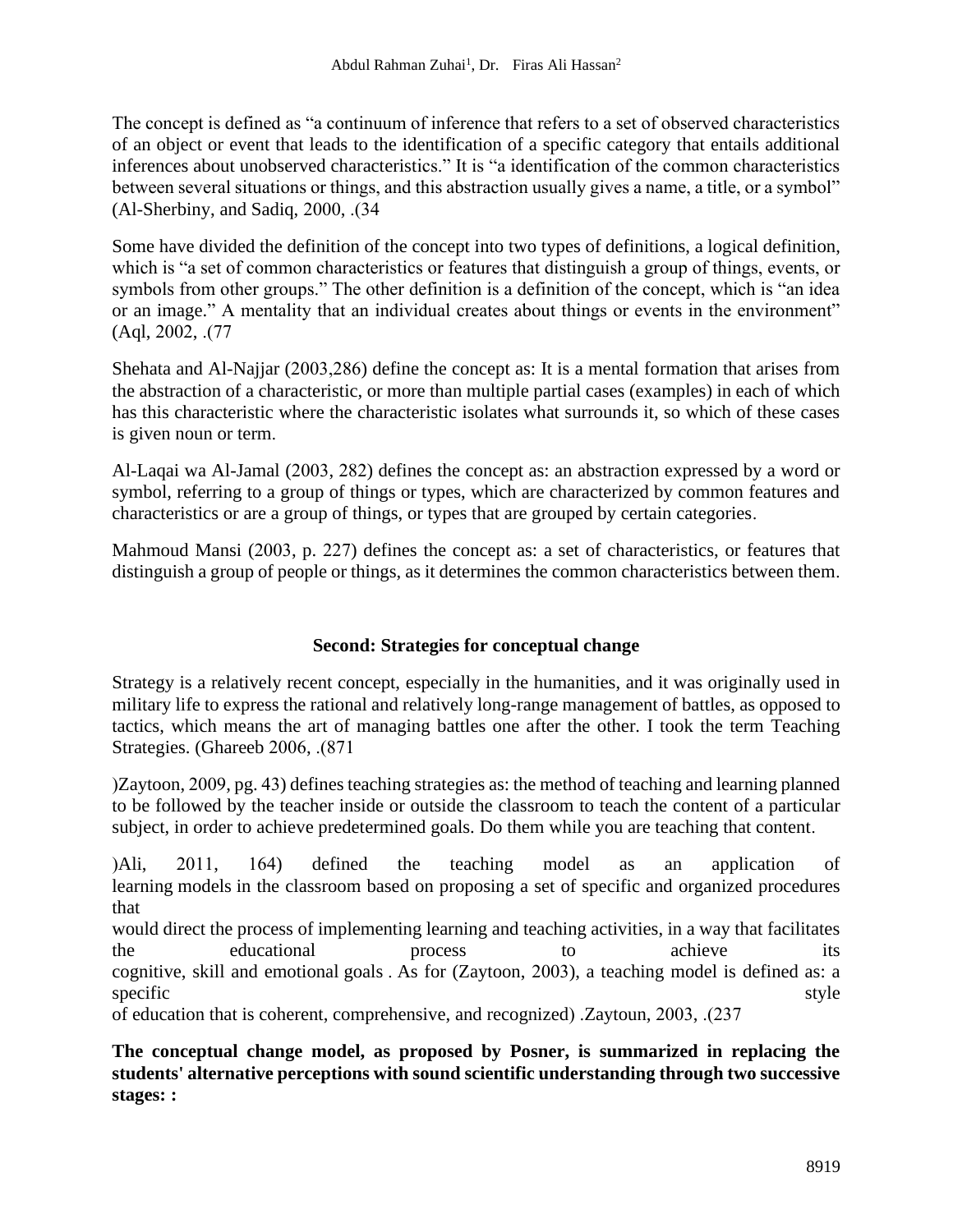**First** : The stage of identifying the students' alternative perceptions (misunderstanding patterns )

**Second:** The stage of using an appropriate treatment method and strategy to provide sound scientific understanding through :

 .1The development of the individual's ability to distinguish the new concept, which is clear, reasonable and useful, and this stage was known as the stage of assimilationAssimilation

 .2Achieving the process of fully accepting the new concept by the individual, by exchanging the new concept with the old one by raising the value of the new concept at the expense of the ruins of the old concept .(Al-Najdi et al., 2005: .(457)

# **The third topic: Teaching methods**

## **Teaching method concept.**

The method in its broadest sense is nothing more than necessary steps to do something. The carpenter has his own way of preparing the requirements of a house built of wood and building for it His way of building, the mechanic his way of repairing cars and machines, the barber his way of grooming the hair, the farmer his way of farming, the doctor his way of using his scalpel, and the teacher his way of delivering his lesson within the prescribed curriculum.

In any of the study curricula, the method becomes good when it results in the teacher's success in the process of teaching and educating students in the easiest way. So what is the concept of teaching method and general teaching methods ?

We would like to point out that there are dozens of definitions of the teaching method, including:

**Teaching method: It** is one of the elements of the curriculum that includes a series of organized, linked and sequential activities, led by the teacher inside the classroom to achieve educational goals and outcomes in the short and long term.

**Teaching method: It** is the approach taken by the teacher in communicating the study material to the students of information, skills and directions easily and easily through the interaction between the teacher and the student and achieving the required scientific communication.

**The general method of teaching: the** educational methods that are suitable for all subjects, such as the method of presentation, discussion, problem solving, exploration ... and others, corresponding to teaching methods specific to each subject .There is the method of teaching science, mathematics, art education, ... and others ( Mahmoud, Shehata, 1991, p. .( 75)

# **Factors determining the choice of art education teaching method**

1. The school stage (primary, secondary, university). As a result of mental and temporal age and physical maturity (the nature of the learners), what is appropriate for an educational stage may not be appropriate for another educational stage .

2. The nature of the teaching material and its scientific content (theoretical, practical.)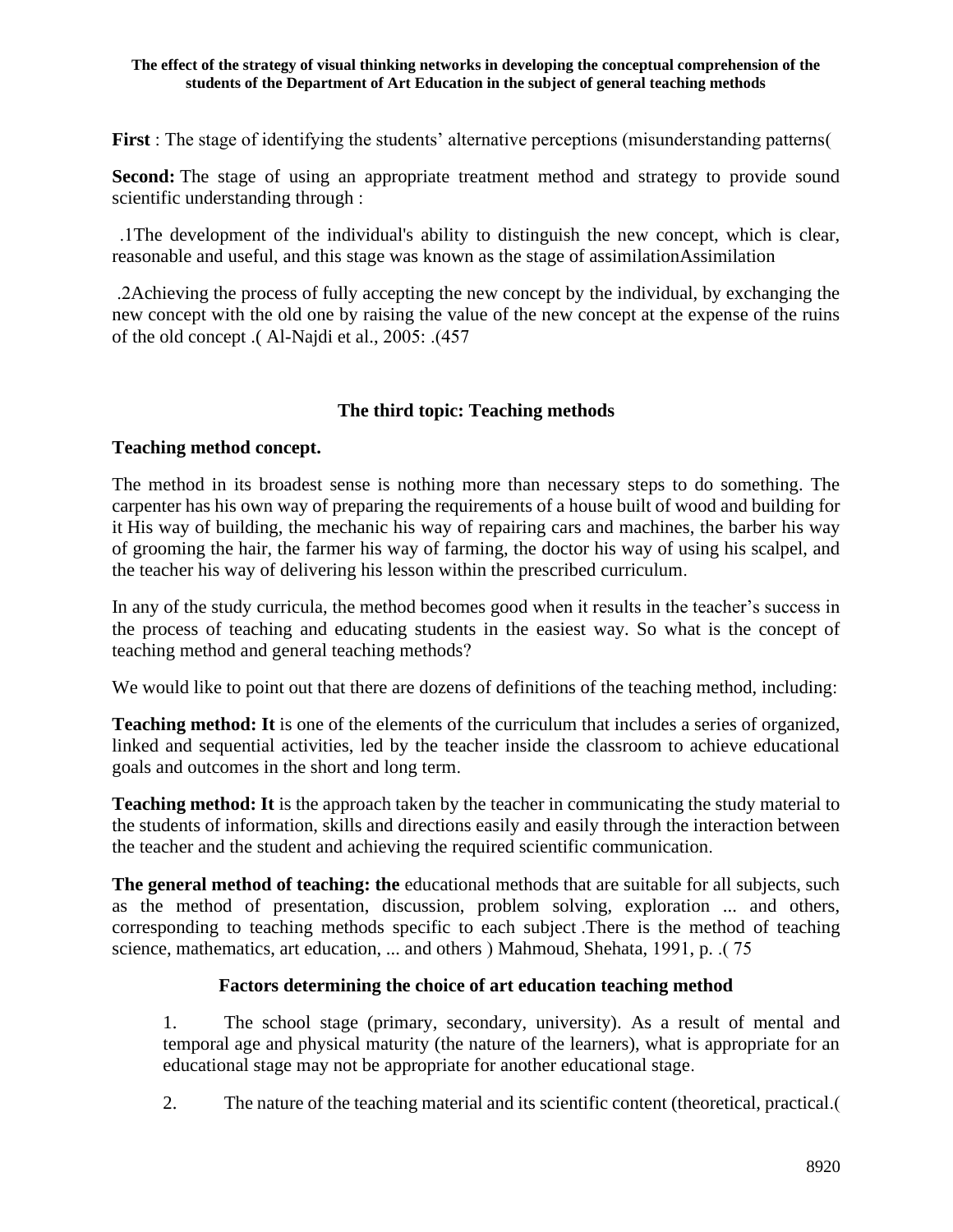3. The teaching environment and the available material resources (place, time, equipment and techniques.(...

4. Desired teaching objectives.

**5. Psychological foundations and learning requirements (suspense and excitement, presentation of the material, individual or group learning).** (.....Al-Kinani and his colleague, 2012, p.  $(138)$ 

## **Teaching, old and new, there are several methods, the most important of which are**

The old methods depend on simple strategies that do not meet the purpose of learning and do not meet his basic needs in the teaching process. They put the learner in the place of receiving, and the most important goal that can be achieved is the extent to which the learner memorizes information. The teacher depends on the method of delivery, and there is no role for the learner here .

As for modern methods, they depend on modern methods and methods that focus their attention on the learner, and the extent of his interaction with them, while the old methods do not take into account the individual differences between students, as they look at the class as if all its students are at the same level, but the modern methods take into account the individual differences between students. It is concerned with the problems of students with learning problems .In the old ways, the learner is asked to focus on the sense of hearing and sight. The teacher explains on the blackboard. The student listens to the teacher and transmits what the teacher writes. Thus, the learning process is free of interaction between the teacher and the student and between the students themselves. Therefore, modern strategies relied on the use of multiple tools and the classroom interaction increased .The student relied heavily on the textbook and the information it contains, but in modern methods, the student gets information in an easier and faster way through the World Wide Web ) Qatameen, Qatami, 1998, p. .(11.

## **Future directions in the formation of the necessary competencies for teaching**

It is not possible to develop the teacher's performance without standards that clearly define the competencies that are supposed to be available in the teacher, until he is able to perform his work tasks in the required manner  $\cdot$ . Siddiq, 2004, p.  $(14$ 

The idea of teacher tests is based on the fact that teaching is a profession that has its own requirements and conditions, like other professions, such as medicine, engineering, etc., and according to this, only those who are proficient in it should be allowed to practice it. Tests can be used in evaluating teachers who wish to join the profession for the first time .To identify the possibilities of their acceptance first, and to identify the deficiencies that can be improved later, and can also be used in evaluating teachers during the service to obtain feedback that enables them to improve their performance ) .Yassin, 1999, p. .(54)

Training programs during the practice of the profession are among the most prominent programs of refinement and raising the efficiency of teachers, which must be taken care of, and this was confirmed by the National Authority for Teaching and the Future of America in its report on negative practices in the field of teaching, the most important of which is the insufficient preparation and training of teachers, as there is no way to address this except through Pay attention to in-service training programs and allocate funds to address these practices.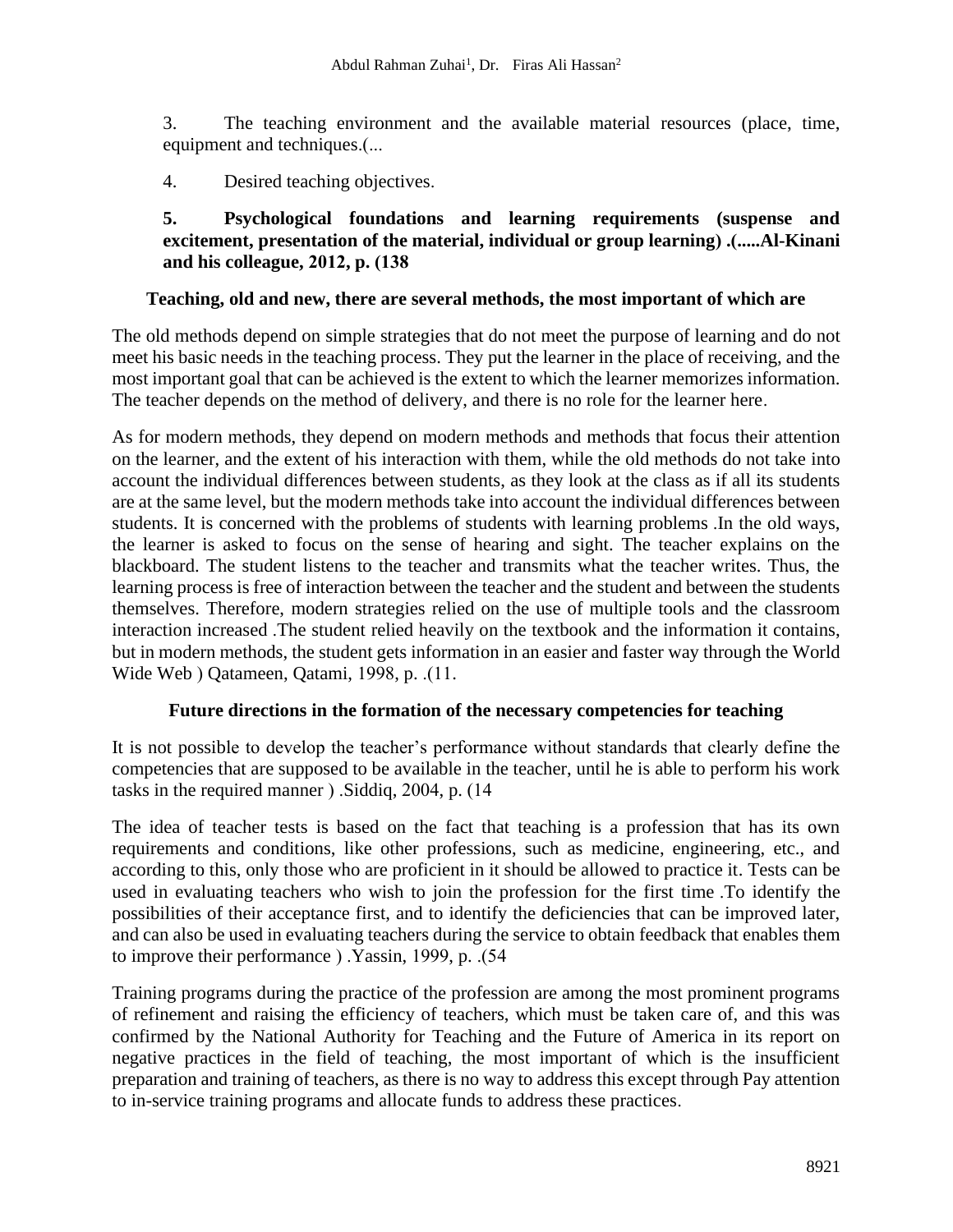We also find that the International Conference on Education has recommended that preparation and training during the practice of the profession is a right. Rather, it is an obligation on all workers in the field of education, especially teachers, so that they can play their desired role in light of globalization and the rapid successive developments, and this can only be achieved through the renewal of their knowledge, and their skills continuously  $)$ . Al-Muhaisin, 2002, p. (33)

These programs are increasingly important to develop the competencies of teachers in developing societies that are racing against time to benefit from their human resources, and to exploit the latent energies of their children in order to catch up with progress and civilization .The process of preparing and training the teacher entails providing him with many of the competencies he needs in his work, which are determined by the sound scientific method, as the teaching process is one of the most complex operations, as it includes three main competencies: planning, implementation, and evaluation, and the completion of each adequacy requires that The teacher is proficient in doing many sub-competencies that achieve effective teaching.

 Educational scholars affirm that evaluation is the main entry point for reforming teaching in any country .Where the evaluation is a bridge to cross the distance between our reality in which we live and the goals that we aspire to, and in this way it is considered a tool for educators to move educational practice from what exists, to what should be, and thus develop and improve the process of teaching and learning, and derives its importance from the seriousness of making judgments in the field educational ;Because the effects of decisions based on these provisions are positively or negatively reflected on thousands, even millions of young people, and thus on society as a whole.) Al -Haqadi, 2001, p. (43)

## **The importance of teaching method**

The method of teaching is one of the elements of the curriculum in its broad or modern sense. Accordingly, the teaching process can be considered a link between the student and the elements of the curriculum, and the method in this way guarantees the educational situations that take place in the classroom organized by the teacher and the method that he tires of doing so .On the other hand, the teacher should make his lesson desirable to the students through the teaching method or methods that he follows in stimulating the students' effectiveness and activities so that they are not passive, receiving information from the teacher only, and because the teaching method is one of the components of the curriculum - as mentioned previously - if the method exists and does not exist The material could not be reached by the teacher, and if the material was rich and the method was weak, the desired goal would not be achieved, and the good method could not compensate for the weakness of the material, and the abundance of the material became useless if a good method was not encountered) . Jaber,  $2003$ , p.  $(98$ 

Accordingly, the importance of the teaching method is manifested in its being essential for both the teacher and the student and the curriculum. It provides opportunities for an organized transition from one paragraph to another and from one topic to another clearly, especially after they know the teacher's method of teaching. As for the curriculum, the main goal of education is to deliver the study material to students and achieve new learning or develop a skill, and whenever the method is appropriate in terms of time And the level and style of the teacher, the absorption process was deeper and more effective) . Francis,  $2015$ , pg.  $(89)$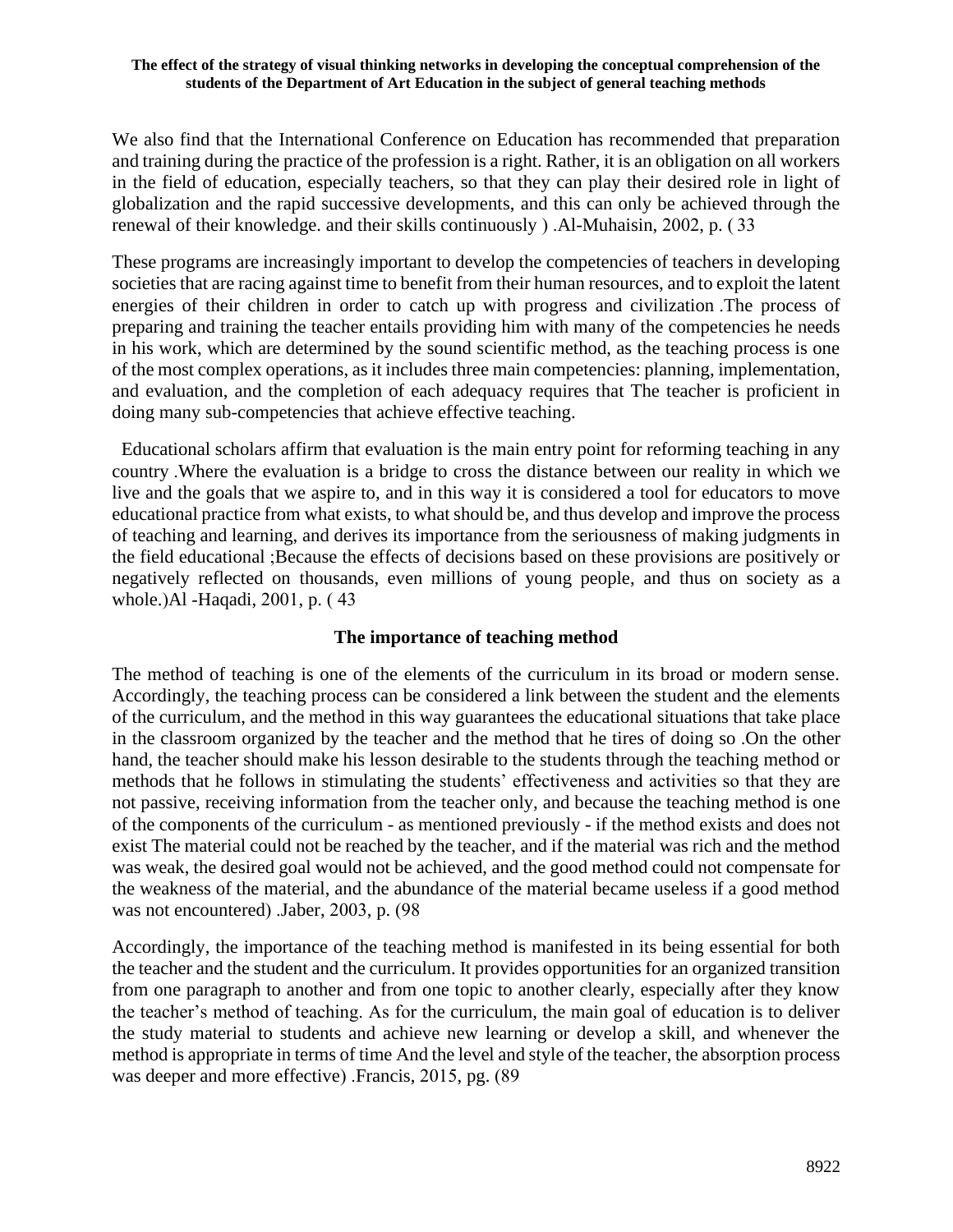## **Second: previous studies**

## **Study (Nora Abdullah Ali, (2019)**

#### **Visual thinking strategy and its applications in teaching arts (photography as a model)**

The research aims at 1- Identifying contemporary educational approaches in teaching arts. 2- The effectiveness of using the visual thinking strategy in photography for first-stage students at the Institute of Fine Arts / Al-Kadhimiya Al-Muqaddas. The research sample is from the students of the first stage (Institute of Fine Arts.(*The holy Kadhimiya (30)* students were distributed into two groups, one of them is an experimental group consisting of (15) students and the other is a control group consisting of the same number of students. To show the results of the research, the appropriate statistical methods were used. The most important results reached by the researcher, which is the superiority of the experimental group that was studied according to the visual thinking strategy over the control group, which gave a positive indication of the importance of this strategy.

#### **Study (Maha Mohamed Hassan, (2019)**

## **The effect of the strategy (cross-plans-people) in the achievement of mathematics and the development of conceptual comprehension among the biology fifth grade students.**

The aim of the research is to identify the effect of the strategy (cross-plans-people) on the achievement of mathematics and the development of conceptual comprehension among the biology fifth grade female students .The following null hypotheses were developed: 1- There is no statistically significant difference at the level (0.05) between the mean scores of the fifth-grade biology students (the experimental group) who learned mathematics according to the strategy (cross-plans - folk) and the students who learned the same material in the same way. Ordinary (control group) in the achievement test -2 .There is no statistically significant difference at the level (0.05) between the mean scores of the fifth-grade biology students (the experimental group) who learned mathematics according to the strategy (cross-plans - folk) and between the students who learned the same subject in the usual way (the control group). In a conceptual comprehension test .The research community, which represents the biological fifth grade students from the representation of the Ministry of Education for displaced students in Sulaymaniyah, was determined. The research sample (50) students was selected and the sample was divided into two groups: 1- An experimental group that studied according to the strategy (cross-plans - people). 2- A control group that studied according to the usual method .Equivalence was conducted between the two groups in the variables (previous achievement in mathematics, general achievement, chronological age in months, tribal conceptual comprehension test). The researcher prepared an achievement test consisting of (30) items in its final form, and a conceptual comprehension test consisting of (24) items The psychometric properties of the two tests were confirmed, and after applying the two tests, the data were collected and processed statistically using the t-test for two independent samples .The results showed: 1- There is a statistically significant difference between the students of the experimental and control groups in the achievement test of mathematics in favor of the experimental group -2 .There is a statistically significant difference between the students of the experimental and control groups in the conceptual comprehension test for the benefit of the experimental group .In light of the results, the researcher reached a set of conclusions,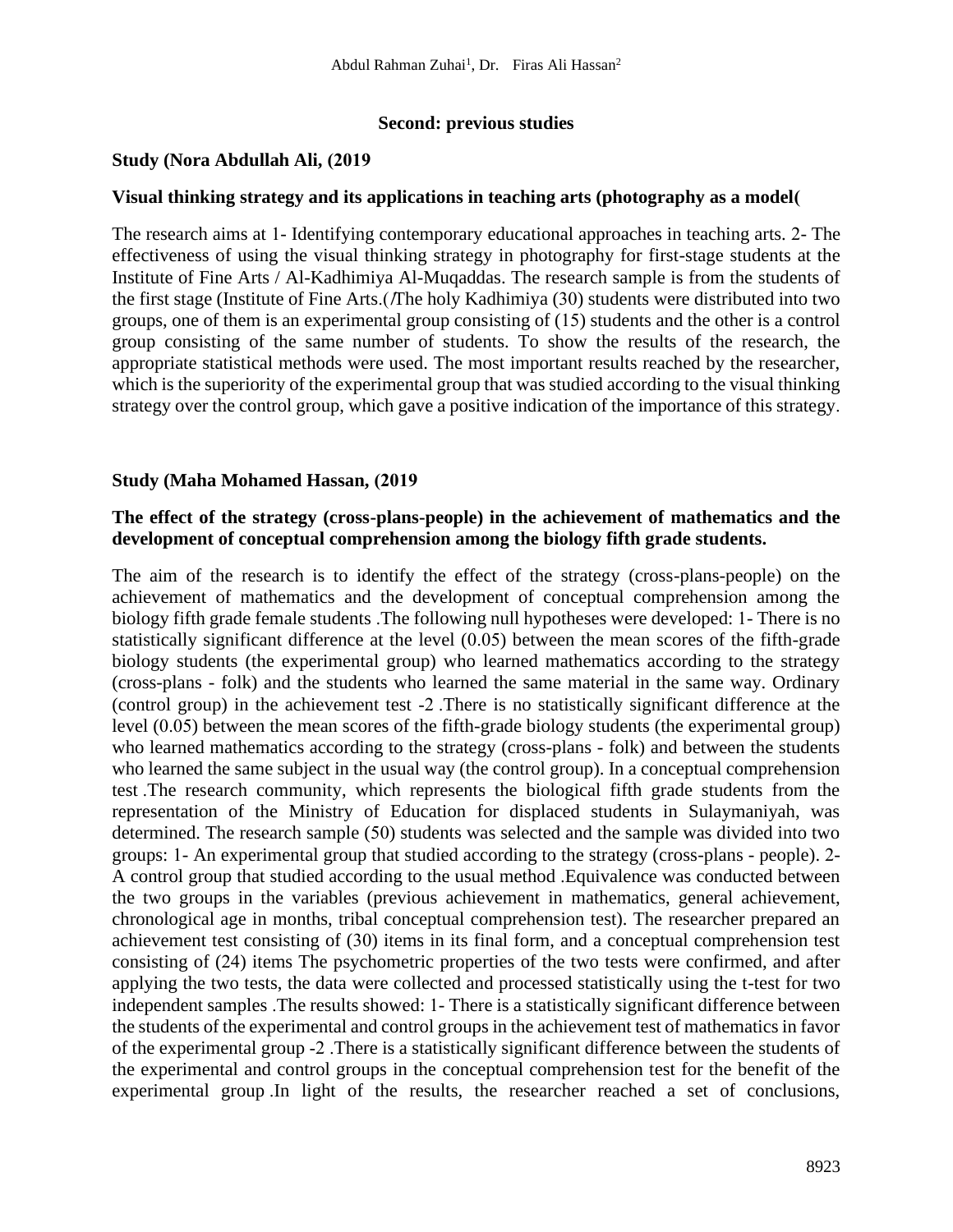recommendations and proposals, the most important of which is the adoption of a strategy (crossplans-people) in teaching mathematics.

#### Study (Waddah Taleb Daaj, Hossam Hussein Abbas, (2020

## **The impact of the teaching diversification strategy on the achievement of students of the Institute of Fine Arts in the subject of Teaching Methods, Art Education**

The research aims to: Know the effect of the teaching diversification strategy on the achievement of the students of the Institute of Fine Arts in the subject of Art Education Teaching Methods .The researchers used the two-sample experimental method (experimental and control) with the aim of measuring the duration of the answer to the test, the coefficient of ease, difficulty, the discriminatory powers of the paragraphs, and the effectiveness of the alternatives, for each paragraph, and the test was corrected according to the results of the pilot experiment .The researchers prepared an achievement test that consisted of (25) items of a multiple-choice type, and the validity of the test was confirmed by presenting it to a group of experts and ensuring the stability of the test by (testing and re-testing) as well as calculating the (difficulty factor, discriminatory power, and the effectiveness of wrong alternatives). The researchers conducted the pre-test on the individuals of the research sample in two groups, the experimental and the control group. The researchers used the statistical program) Spss In analyzing the results, the researchers obtained the rejection of the null hypothesis and the acceptance of the alternative hypothesis, and they recommended the use of the teaching strategy of teaching diversification in teaching thirdyear students in the institutes of fine arts for boys, and they suggested conducting similar studies for this research in other branches and stages of study and with different variables .

## **Chapter Three: Research Methodology and Procedures**

#### **First: Research Methodology :**

Since the current research aims to identify (the impact of the strategy of visual thinking networks in developing the conceptual comprehension of the students of the Department of Art Education in the subject of general teaching methods), the researcher adopted the experimental method to achieve the goal of his research because it is an appropriate approach to the research procedures and reaching the results and accordingly the research procedures passed as follows : **Second: Experimental Design:**

The choice of the experimental design is one of the important matters that falls on the shoulders of the researcher when carrying out a scientific experiment, and that the safety and validity of the experimental design is the real guarantee to reliable results, and the experimental design is more like a blueprint or work program for how to implement the experiment, and planning for the conditions and factors surrounding the phenomenon studied and observing it). .Abdul-Rahman and Zanka, 2007: 487), and when the experimental design is based on the objectives of the research and its variables under which it will be implemented, the results we obtain will be more accurate and objective ) Raouf, 2001: 178). Sufficient control, as the phenomena are complicated and the variables overlap, which makes the process of controlling them very difficult, no matter what measures are taken to control these variables). Alyan and Ghoneim, 2000: (270)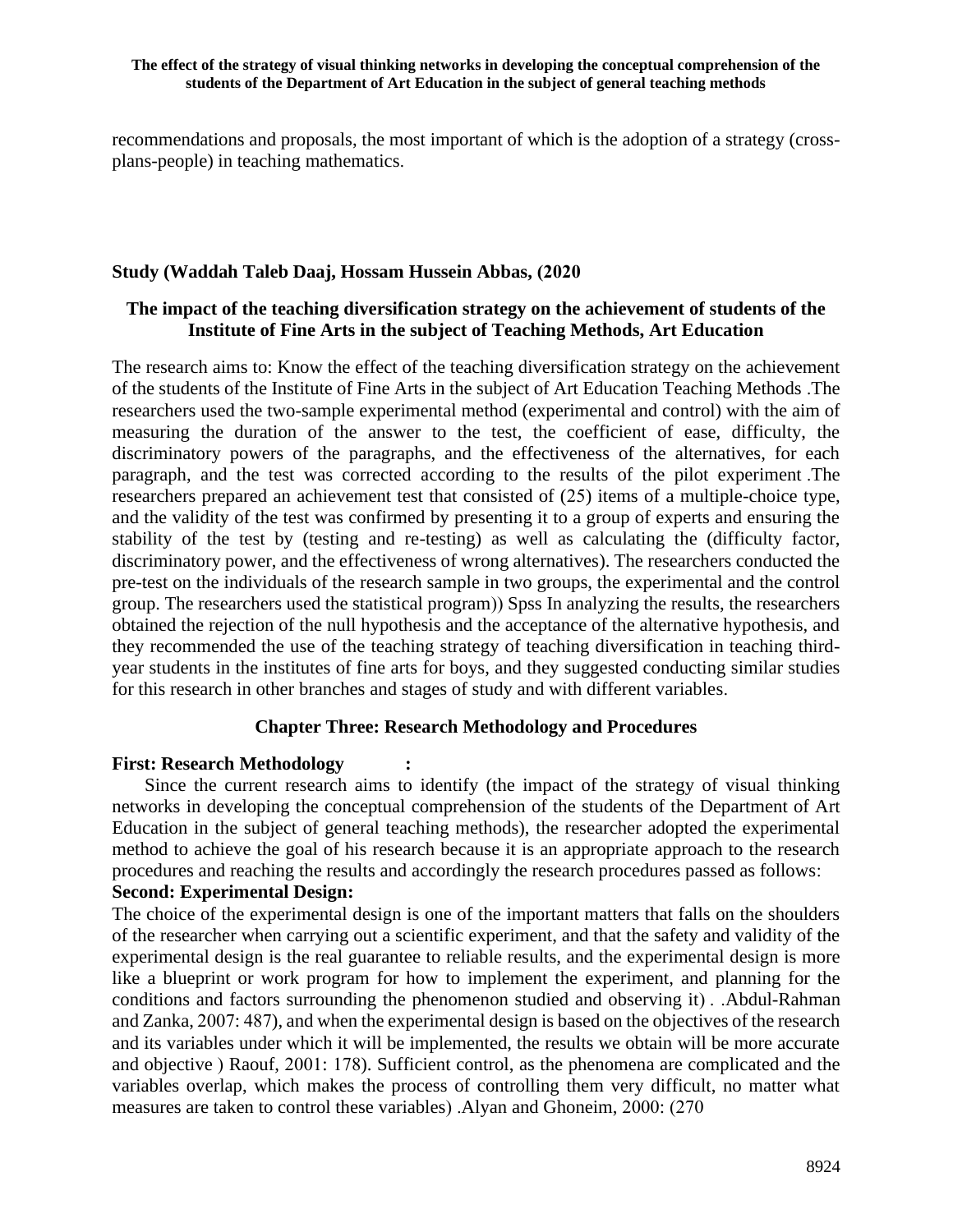And (Al-Assaf, 2006) mentions that one of the greatest difficulties faced by the application of the experimental method is the complexity of the human phenomenon and the difficulty of controlling the variables that have an impact on it, which increases the difficulty of measuring the effect of cause on effect)  $.$ Al-Assaf, 2006: (203)

Accordingly, the researcher used the experimental design with partial control, the design of the experimental and control groups with a pre and post test.

 In order to achieve the conditions required for the experimental design, the research sample must be chosen at random and a pre-test is given to the two groups, and then the experimental group is subjected to the independent variable (the strategy of visual thinking networks (and is withheld from the control group. The Independent ( Visual Thinking Networks Strategy .) The design is as shown in Table  $(.1)$ 

| dependent<br>variable                  | post test tool                         | independent<br>variable                           | pretest tool                                 | the group    |
|----------------------------------------|----------------------------------------|---------------------------------------------------|----------------------------------------------|--------------|
| Develop<br>conceptual<br>comprehension | Cognitive test for<br>teaching methods | Visual<br>Thinking<br><b>Networks</b><br>Strategy | Cognitive<br>test for<br>teaching methods    | Experimental |
|                                        |                                        | normal<br>method                                  | Cognitive<br>for<br>test<br>teaching methods | control      |

Table (1) Applying the Visual Thinking Networks Strategy

## Third: the research community:

The research community means all the vocabulary of the phenomenon to be studied, whether these vocabulary are human beings, books, educational activities, or otherwise (Dames, 2008: .(201

The current research community is determined by the students of the Department of Art Education / College of Basic Education \_ Al-Mustansiriya University, whose number is (618) male and female students, (245) males, (373) females, (166) first stage, (173) second stage, and ( 170) a third stage, and (109) a fourth stage, and table (2) shows this :

# **Table (2)**

# **The research community is broken down by stage and gender**

| <b>START OF</b><br>- -<br>une<br>- iotal<br>иι<br>ти<br>uvii<br><br>------ |
|----------------------------------------------------------------------------|
|----------------------------------------------------------------------------|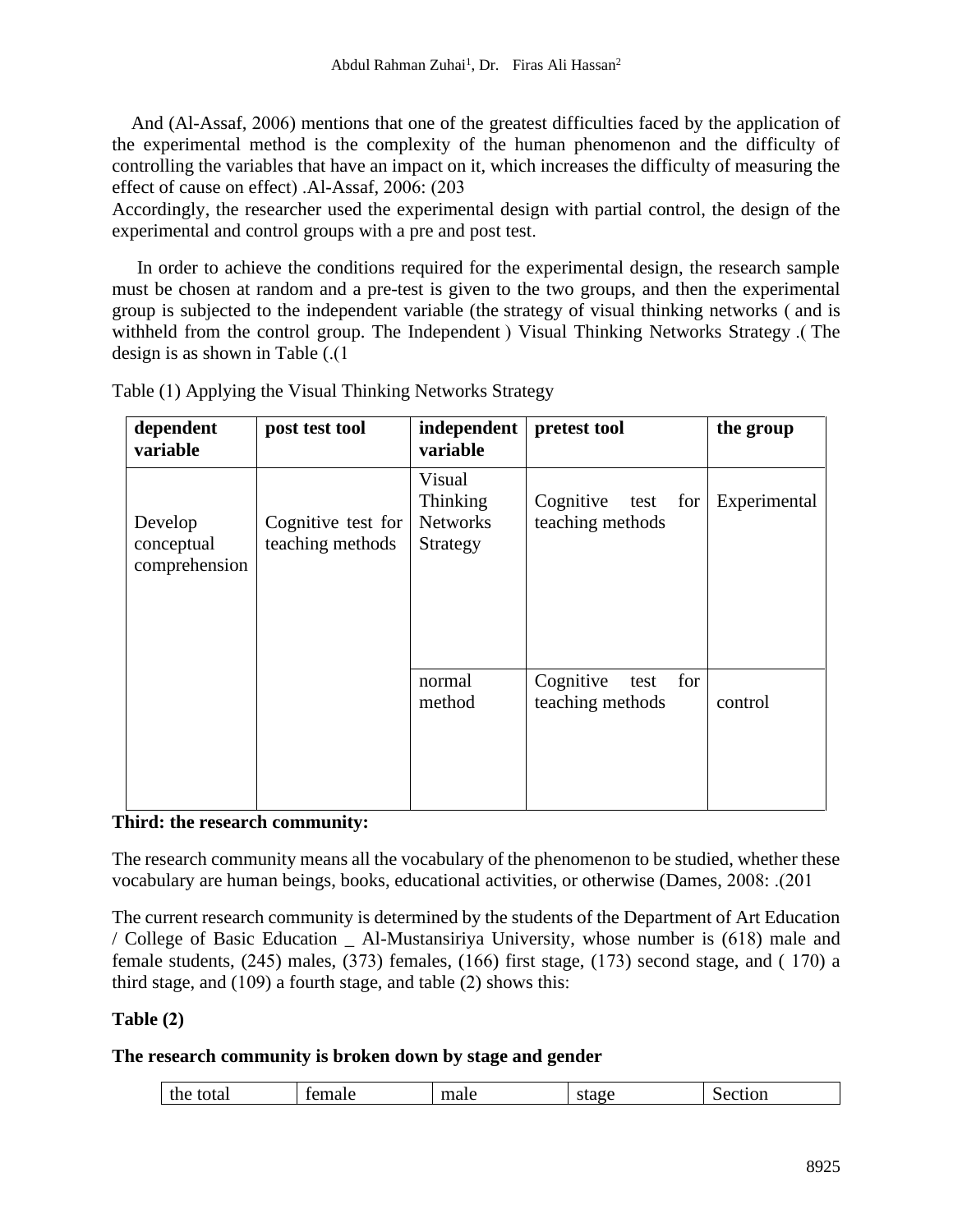| 166 |     | 46           | first      |               |
|-----|-----|--------------|------------|---------------|
| 173 | 02  | $\mathbf{r}$ | the second |               |
| 170 |     | 69           | the third  | Art education |
| 109 | 50  | 59           | the fourth |               |
| 618 | 373 | 245          | the total  |               |

# **Fourth: Research Samples**

A group of the research community, and the best representative of the elements of the community, as the results of that sample can be generalized to the entire community (Al-Assaf: 118, .(2006)

## **The researcher identified the research samples, as follows:**

## • **Sample search experience :**

The researcher chose the students of the Department of Art Education / College of Basic Education \_ Al-Mustansiriya University, the third stage, in order to apply the research experience, so the research sample consisted of (70) students from the third stage who are studying the subject of general teaching methods, for the academic year 2021-2020according to the cooperation of the Presidency The department is that the researcher is a student in the department ,where the researcher separated the students into two halls, where the first hall contains (35) male and female students for the control group and the second hall contains (35) male and female students for the experimental group randomly and without excluding any of the students .Table (3) shows this :

## **Table (3)**

# **Experimental sample distributed by stage and gender**

| the total | control |           | Experimental     |                  | stage     | Section       |
|-----------|---------|-----------|------------------|------------------|-----------|---------------|
|           | a       | <b>NS</b> | $_{\rm NS}$<br>a |                  |           |               |
|           |         | l b       | nη<br>ZU         | 15 <sub>th</sub> | the third | Art education |
|           |         |           |                  |                  | the total |               |

## • **A sample of the clarity of the cognitive test instructions for the General Teaching Methods subject :**

The researcher presented the cognitive test for the General Teaching Methods subject, which consisted of (32) paragraphs for the exploratory sample students in the third stage \_ Department of Art Education / College of Basic Education, where their number reached (20) students of the third stage \_ Department of Art Education were chosen randomly, for the purpose of identifying On average time taken to answer 0

# • **Statistical analysis sample for the cognitive test for teaching methods :**

The researcher applied the test to a sample size of (80) male and female students from the third stage, Department of Art Education - College of Basic Education / Al-Mustansiriya University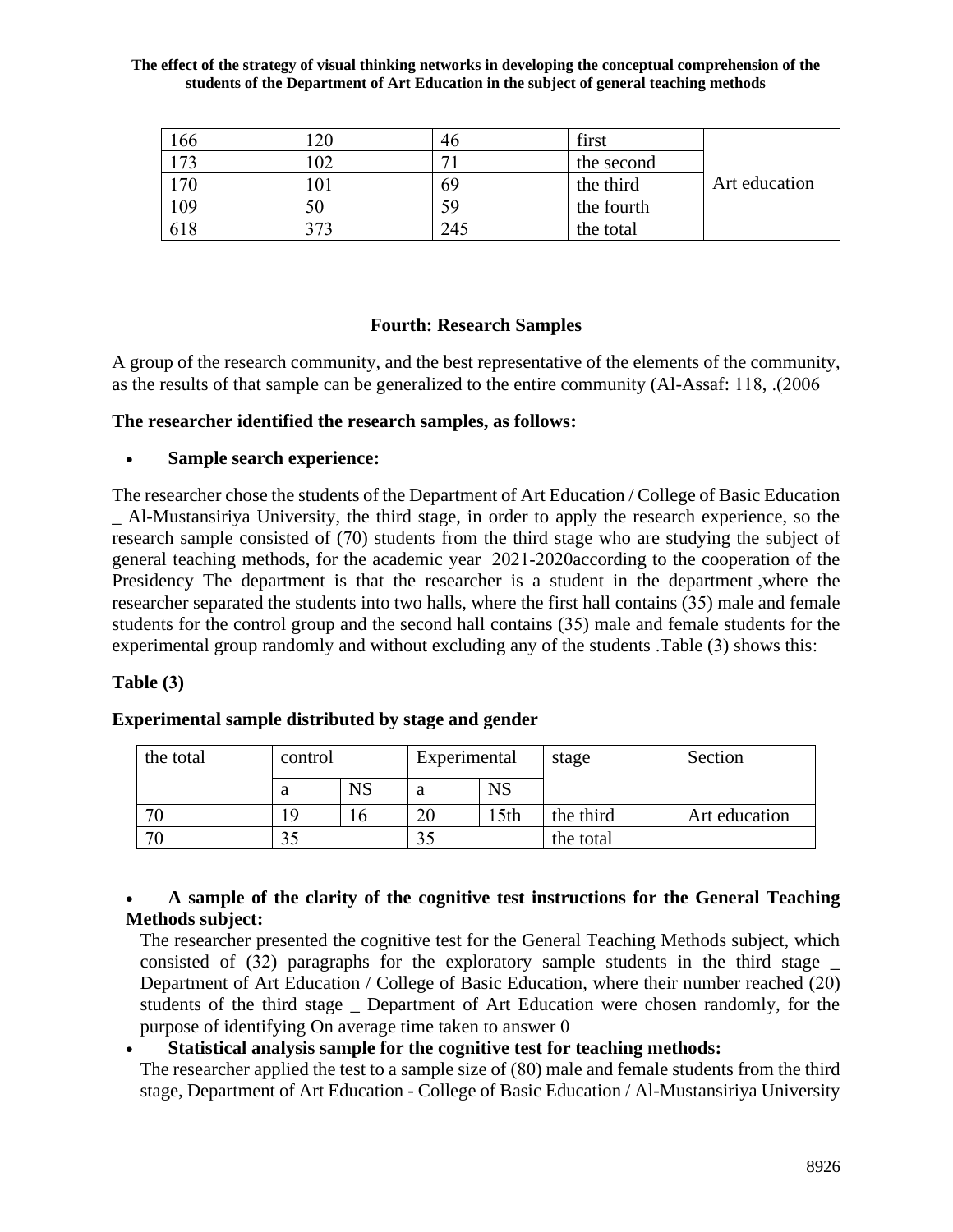/ morning study. The purpose of this application is to know its psychometric properties and to ensure the validity of the paragraphs .

a .Correct the answers

NS .Arrange the data in descending order and divide it between two groups, high and low.

NS .Taking the students' answer sheets above %50and below %50of the total students, on this basis the items were analyzed to find the coefficient of difficulty, the strength of item discrimination and the effectiveness of the alternatives, and Table (4) shows that: And the relationship of the paragraph score with the total score of the test.

## **Table (4) Statistical analysis sample distributed by stage and gender**

| the total | temale | male | stage     | Section       |
|-----------|--------|------|-----------|---------------|
| 80        | — 4∪   | ر. ر | the third | Art education |

# **Fifth: Equality of the two research groups**

Equivalence means making the experimental and control groups completely equal, that is, they are similar in all the variables except for the independent variable whose effect is to be studied.

Al-Assaf, 1987: pg. (312)

## **Where the researcher carried out the process of equivalence between the two research groups (control and experimental) statistically in the following variables:**

# **The equivalence between the two research groups:**

The researcher conducted a statistical equivalence between the two research groups in some extraneous variables that may affect the results of the experiment, despite the fact that the students of the research sample are from social and economic milieu to a large extent similar, and they study in a scientific department and one college, and these variables are:

A- The chronological age of the students of the two research groups (experimental and control.) b Intelligence of the students of the two research groups (experimental and control .)

NS . Conceptual comprehension test in teaching methods subject (experimental and control.

Dr ..Gender variable (experimental and control.

**A-Chronological age of the students -:**

**Table (5)** The arithmetic mean, standard deviation, and the value of) t (calculated for the chronological age of the students of the two research groups) experimental and control), **calculated in months**

| <b>Indication</b><br>level        | <b>T</b> value<br>tabular | calculated | degree<br>0I<br>freedom | standard<br>deviation | <b>SMA</b>  | number<br><b>of</b><br>students | groups              | m |
|-----------------------------------|---------------------------|------------|-------------------------|-----------------------|-------------|---------------------------------|---------------------|---|
| <b>Not</b><br>a<br>function<br>at | 2,00                      | $-0,427$   |                         | 6,279                 | $74,253$ 35 |                                 | <b>Experimental</b> |   |
| level<br>(0.05)                   |                           |            | 68                      | 5,455                 | 254,34      | $\parallel$ 35                  | control             |   |

**B intelligence -:**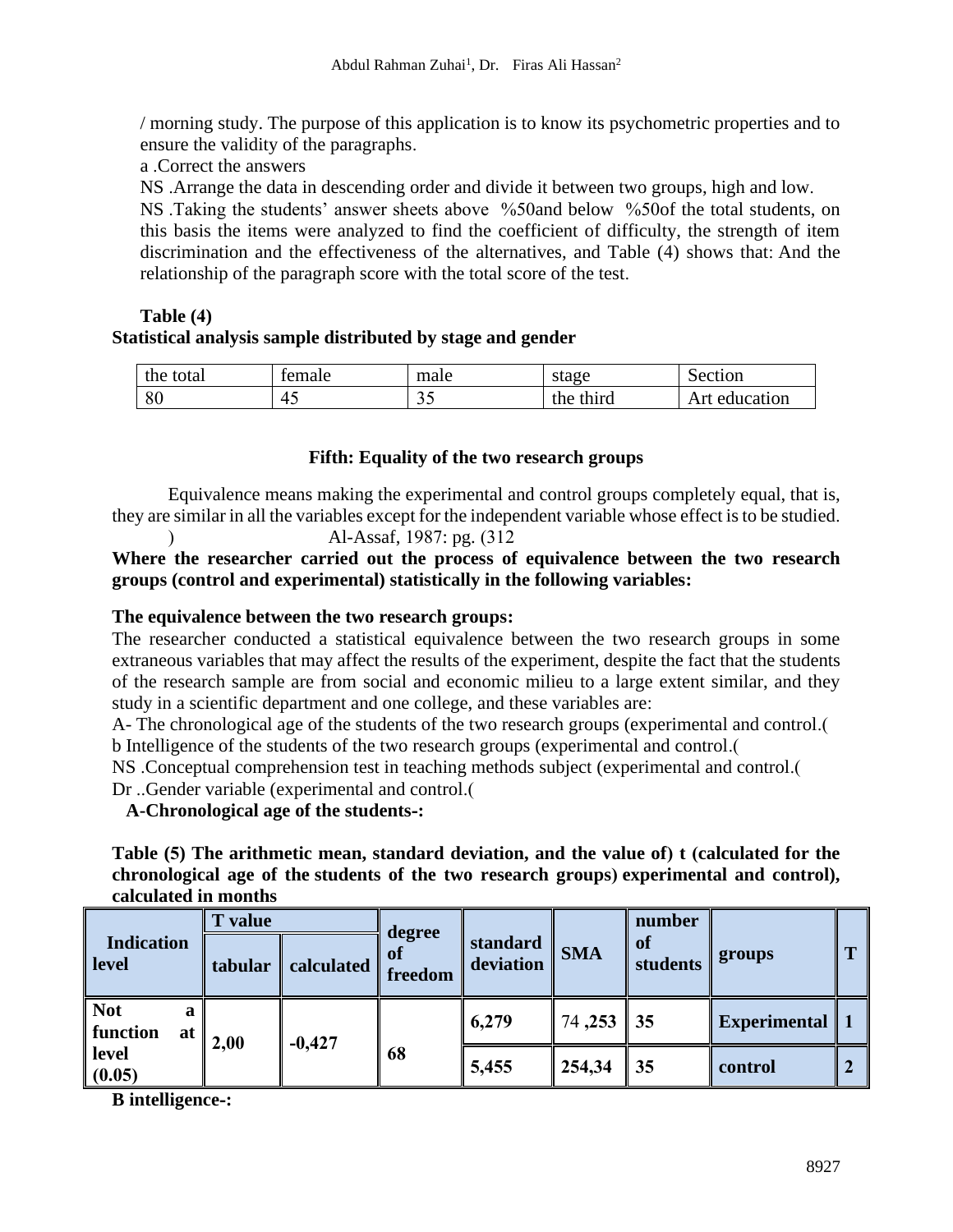**table(6)**

The arithmetic mean, standard deviation, and the value of) t (calculated for the intelligence **test scores of the students of the two research groups (experimental and control).**

|                            | value   |            | degree        |                       |            | number         |                     |              |
|----------------------------|---------|------------|---------------|-----------------------|------------|----------------|---------------------|--------------|
| <b>Indication</b><br>level | tabular | calculated | 01<br>freedom | standard<br>deviation | <b>SMA</b> | of<br>students | groups              | $\mathbf{r}$ |
| Not a function<br>at level | 2,00    | $-0.192$   | 68            | 4,899                 | 43,14      | 35             | <b>Experimental</b> |              |
| (0.05)                     |         |            |               | 3,741                 | 43,34      | 35             | control             |              |

**NS .Conceptual comprehension test scores in the subject of teaching methods (experimental and control .)**

**d** deviation, and the value of) **t** (calculated for the scores of the conceptual comprehension **test for students of the two research groups (experimental and control.)**

|                            | ' value |            | degree  |                       |            | number         |                     |  |
|----------------------------|---------|------------|---------|-----------------------|------------|----------------|---------------------|--|
| <b>Indication level</b>    | tabular | calculated | freedom | standard<br>deviation | <b>SMA</b> | of<br>students | groups              |  |
| Not a function at<br>level | 2,00    | $-0.184$   | 68      | 2,706                 | 02,15      | 35             | <b>Experimental</b> |  |
| (0.05)                     |         |            |         | 2,486                 | 15,14      | 35             | control             |  |

**Parity in the sex variable :**

**Table (8) shows the value of (K2) for the differences in the gender variable between the two**  research groups (experimental and control.(

| Significance<br>level 0.5   | value $(k/2)$         |         | degree<br>of | female | male             | the<br>number | the group    |  |
|-----------------------------|-----------------------|---------|--------------|--------|------------------|---------------|--------------|--|
|                             | calculated<br>tabular | freedom |              |        |                  |               |              |  |
| <b>Not</b><br>statistically | 3,84                  | 0,058   |              | 20     | 15 <sub>th</sub> | 35            | Experimental |  |
| significant                 |                       |         |              | 19     | 16               | 35            | control      |  |

**The fourth chapter**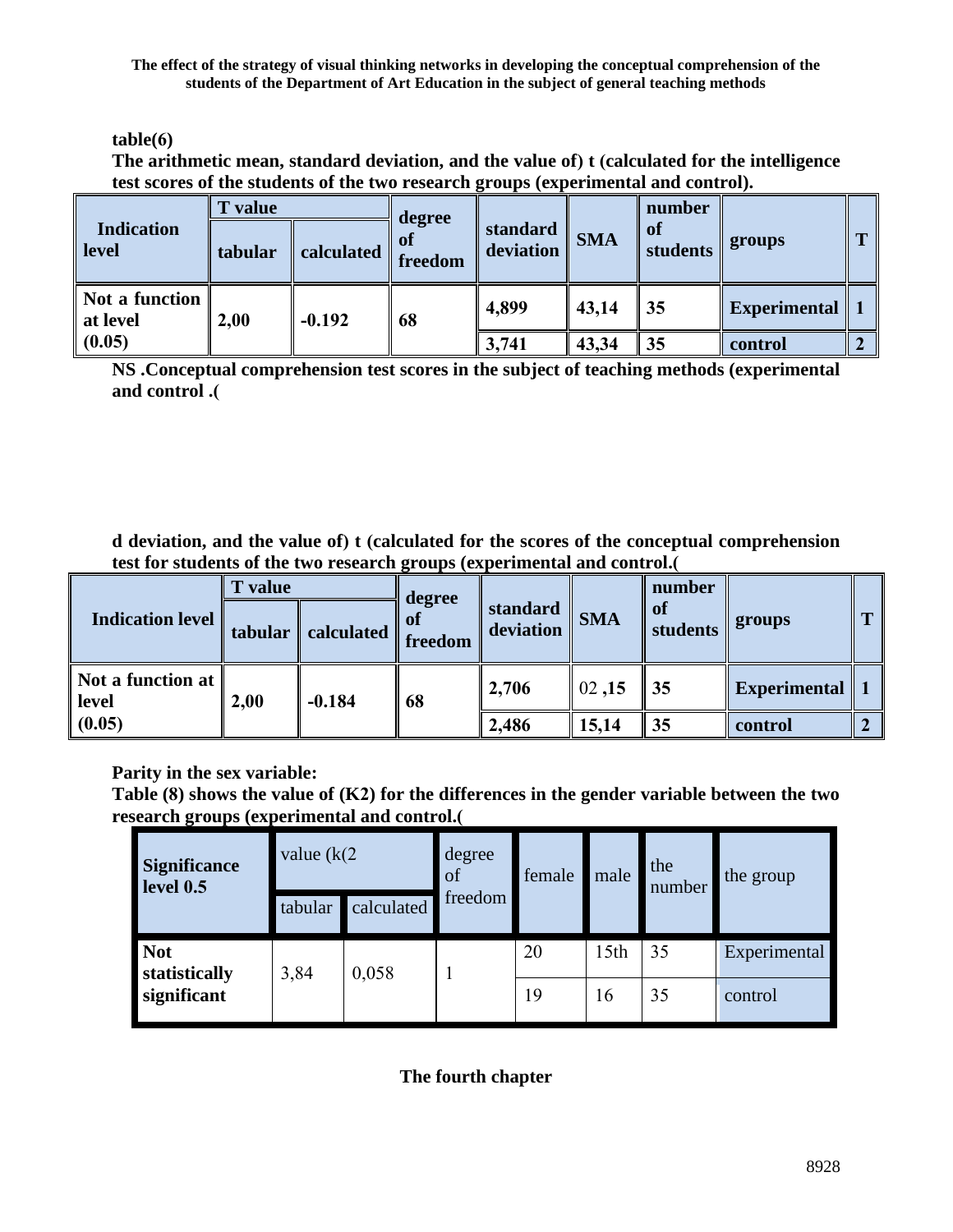In this chapter, the researcher will present and interpret the results according to the approved research hypotheses, and come up with a set of conclusions, recommendations and suggestions, as follows:

## **Presentation and interpretation of results :**

The first hypothesis) : there are no statistically significant differences at the level of **significance (0.05) between the mean scores of the experimental group students in the two applications, before and after the conceptual comprehension test**) **table( )16**

**The calculated value and the tabular value of the experimental group's answers to the test, before and after .**

|                                              | <b>T</b> value  |                | <b>The</b><br>differen      |                                                             |                                      |            |                   |                 |
|----------------------------------------------|-----------------|----------------|-----------------------------|-------------------------------------------------------------|--------------------------------------|------------|-------------------|-----------------|
| <b>Statistical</b><br>significance<br>(0.05) | tabul<br>ar     | calculat<br>ed | degree<br>of<br>freedo<br>m | ce<br>between<br>the<br>average<br>s of the<br>two<br>tests | standar<br>d<br>deviati<br><b>on</b> | <b>SMA</b> | the<br>samp<br>le | the test        |
| function<br>in<br>of<br>favor                |                 |                | 34                          | 12,714                                                      | 2,706                                | 15,02<br>9 |                   | tribal          |
| dimensional<br>ity                           | 19,324<br>2,042 |                |                             |                                                             | 2,501                                | 27,74<br>3 | 35                | dimensio<br>nal |

It is clear from the above table that the difference is statistically significant, as the calculated tvalue of (19,324) is greater than the tabular t-value of  $(3,042)$  at a significance level of (.0.05This means that the strategy has contributed to the development of the conceptual comprehension of the students of the experimental group .Figure (5) shows the averages of the pre and post tests .

**Figure (5) The mean scores of the two applications, the pre and post applications of the experimental group**

The second hypothesis): There are no statistically significant differences at the level (0.05) **between the average scores of the experimental group students who are taught according to the visual thinking networks strategy and the average scores of the control group students who study in the usual way in the post-conceptual comprehension test.)**

**Table (17) Calculated and Tabular T-Value**

**The mean and standard deviation of the scores of the students of the two groups**

| Significance | value   |            | standard<br>deviation | average | the    | the group |
|--------------|---------|------------|-----------------------|---------|--------|-----------|
| level(0,05)  | tabular | calculated |                       |         | number |           |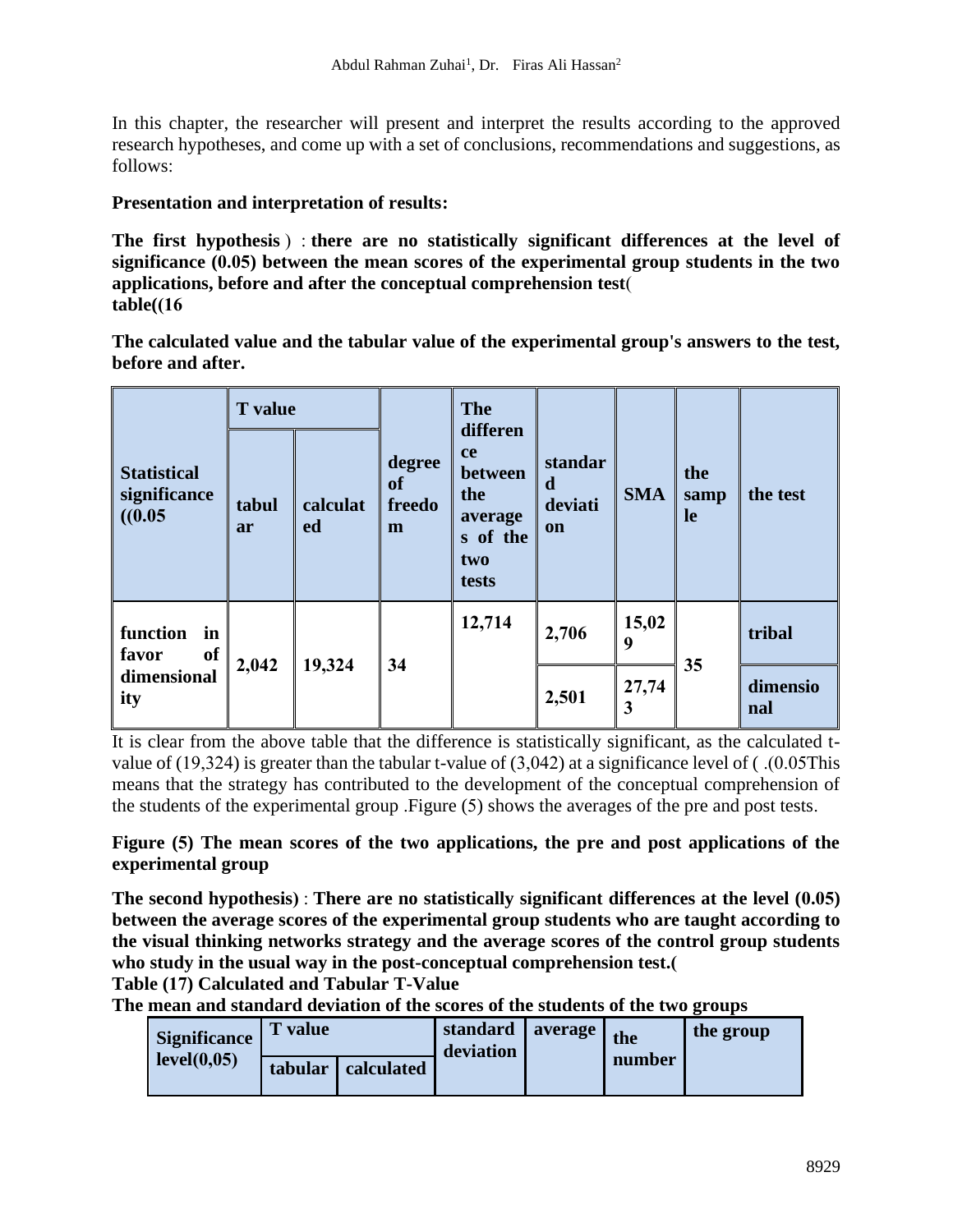| statistic | $\sim$<br>∼ | 0, 11 | 2,501 | 27,743              | 33  | Experimental |
|-----------|-------------|-------|-------|---------------------|-----|--------------|
|           |             |       | 2,021 | 571<br>ററ<br>22,011 | ں ر | control      |

It is clear from the above table that the calculated t-value of  $(8,115)$  is greater than the tabular t-value of (2), at the level of significance (0.05) and the degree of freedom (68), and this means that there are statistically significant differences between the experimental group that is studying According to the strategy of visual thinking networks, and the control group that is taught in the usual way in the post-conceptual comprehension test, and in favor of the experimental group .Figure (6) shows those averages .

Figure (6) The averages of the two groups for the post-conceptual comprehension test

#### **Second: Interpretation of the results :**

 The result of the current research in the two research groups (experimental and control) shows that the strategy of visual thinking networks in teaching plans has a positive effect in developing the conceptual comprehension of students of the Department of Art Education in the subject of general teaching methods, as the difference between the mean scores of the experimental and control groups was statistically significant at the level of Significance (0.05) as the students of the experimental group who studied using the visual thinking networks strategy outperformed the students of the control group who studied according to the usual method, and the researcher believes that the superiority may be attributed to the following reasons:

1- The students who studied the general teaching methods curriculum according to the visual thinking networks strategy is attributed to the fact that the steps of the visual thinking networks strategy contribute to the process of perceiving events and ideas for students for the longest time.

-2The reason for the superiority of the experimental group students is due to the recent steps of this strategy.

-3The strategy of visual thinking networks transfers the teacher from the role of the informant to the mentor, supervisor, interlocutor and reinforcer, which may generate in the students a feeling that they are an important source of information and mutual facts among themselves,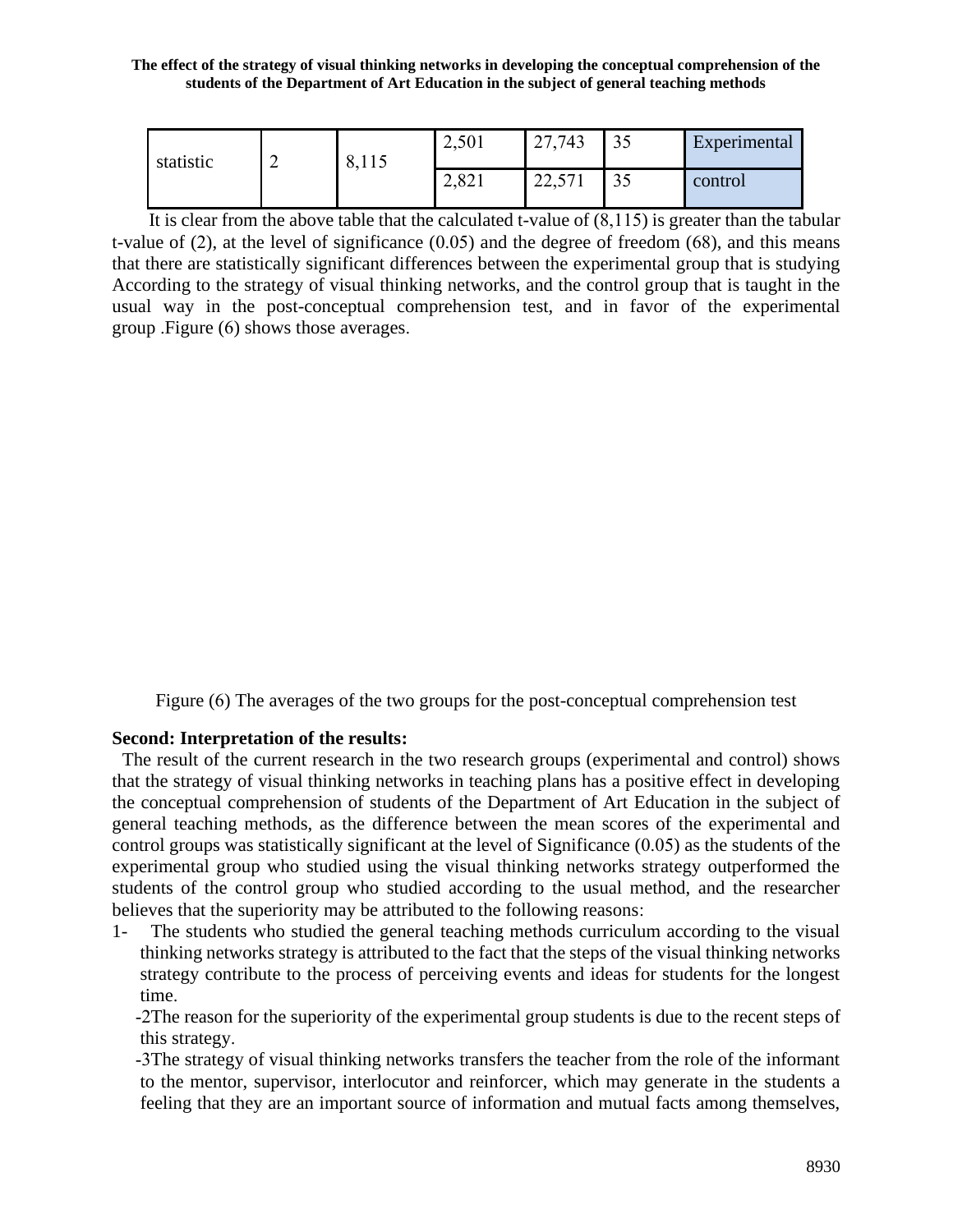and this positively affects their general achievement test in knowledge teaching in the subject matter.

Thus, the null hypothesis is canceled and the alternative hypothesis is accepted, which indicates that) there is the effect of the strategy of visual thinking networks in developing the **conceptual comprehension of the students of the Department of Art Education in the subject of general teaching methods**0 )

 The results of the current research in terms of the strategy of visual thinking networks agree with the study (Zainab, 2015), the study (Nora, 2019), the study (Maha, 2019), and the study (Al-Ghamdi, .(2019)

## **Second: Conclusions**

-1The strategy of visual thinking networks has proven its effectiveness in the current study by increasing the achievement of third-year students in General teaching methods.

- -2The use of the visual thinking networks strategy in teaching has a positive impact on the development of the cognitive side of the third stage students.
- 3- The use of the visual thinking networks strategy helped to raise the level of achievement among third stage students.
- 4- The visual thinking networks strategy made the students an important focus of the education process, as it helped the positive interaction between the students .

#### **Third: Recommendations**

-1Emphasis on the need to use the visual thinking networks strategy in teaching general teaching methods because of its importance in developing the cognitive side of students .

-2The necessity of making chairs for professors with modern strategies and methods in teaching in general and the strategy of visual thinking networks in particular .

- 3- Using modern models of (strategies and methods) to keep pace with the educational process and support the teaching process with the capabilities of these models in order to deliver the study materials to the minds of students.
- 4- The colleges, according to the people of continuing education, prepare training programs for teachers and train them on how to adopt the strategy of visual thinking networks, which focused on developing the knowledge aspect, due to the requirements of the times and the tremendous scientific and technical developments that are taking place.

## **Fourth: Suggestions**

*To complement the current research, the researcher suggests conducting the following studies* :

*1. The effectiveness of the visual thinking networks strategy in other study subjects that focus on the cognitive aspect* .

*2. A balancing study between the strategy of visual thinking networks and another model* <sup>0</sup>

*3. The effect of the visual thinking networks strategy on developing critical thinking among students of the Institute of Fine Arts*.

*4. Employing the strategy of visual thinking networks in developing creative thinking among graduate students of art education departments* .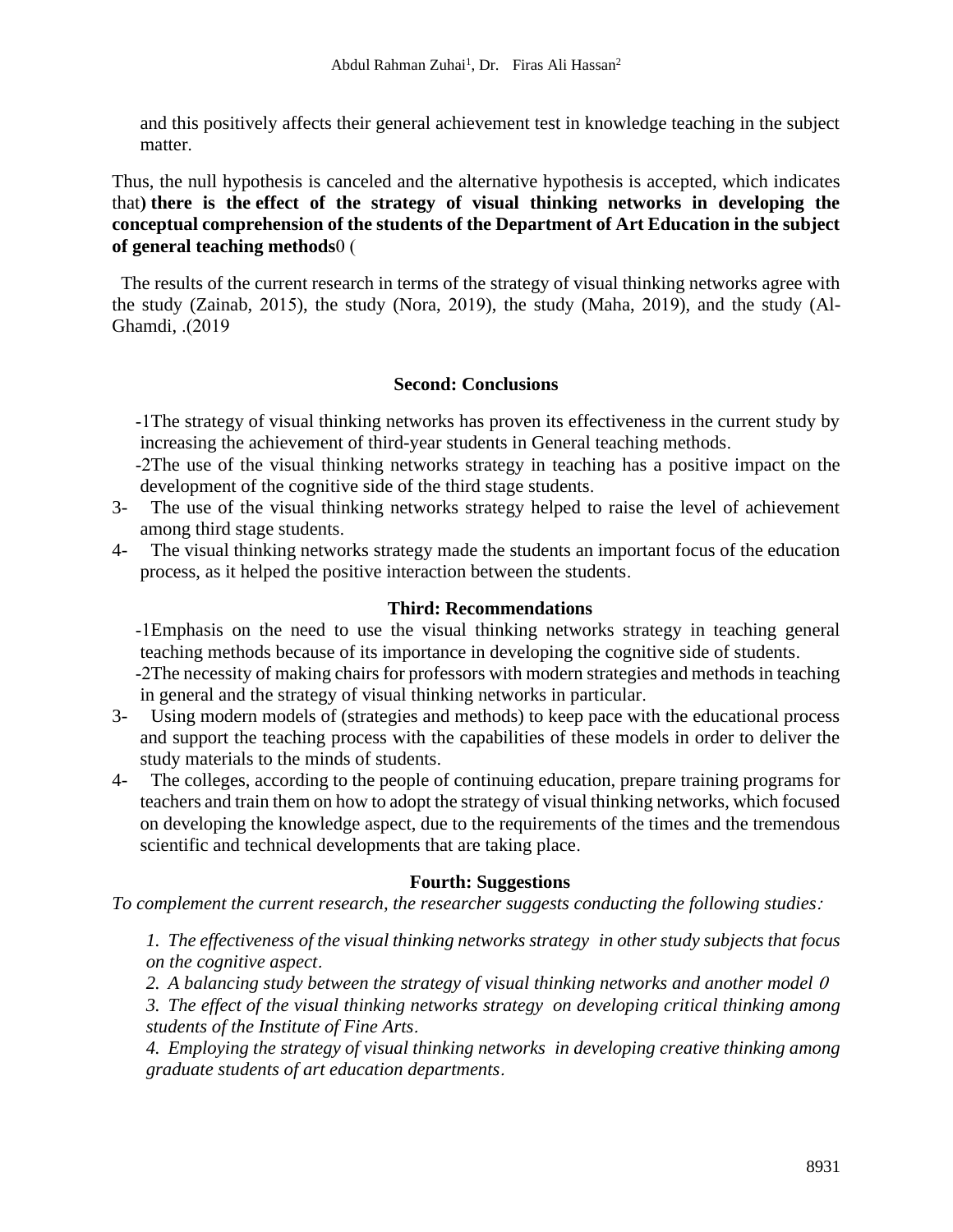*5. The effect of the visual thinking networks strategy on dependent variables other than the dependent variables that were treated in the current research*

## **References**

- 1. Ibrahim, Mahmoud Abu Zaid, 1991AD, The Curriculum Between Dependency and Evolution , Al -Kitab Center for Publishing, Cairo.
- 2. Ibrahim Attiyat, 2011, The effect of using visual thinking networks in science teaching on academic achievement and developing reflective thinking skills among third-grade middle school students in the Kingdom of Saudi Arabia. Journal of Scientific Education.
- 3. Abu Hatab, Fouad, Sadiq, Amal, 1996AD ,Educational Psychology5 . th floor, Cairo, Anglo Library
- 4. Abu Allam, Raja Mahmoud ( :)2011Research Methods in Psychological and Educational Sciences6, th Edition, Universities Publishing House - Egypt.
- 5. Abu Allam, Raja Mahmoud (:(2011Research Methods in Psychological and Educational Sciences6, th Edition, Universities Publishing House - Egypt.
- 6. Abu Libdeh, Sebaa Muhammad (:(2008Principles of Psychometrics and Educational Evaluation1 , st Edition, Dar Al-Fikr Publishers and Distributors, Amman - Jordan .
- 7. Abu Libdeh, Sebaa Muhammad ( :)2008Principles of Psychometrics and Educational Evaluation1 , st Edition, Dar Al-Fikr Publishers and Distributors, Amman - Jordan .
- 8. Al-Etribi, Sherif Mohamed Ibrahim, ,2015E-Learning and Information Services1 , st Edition, Al -Arabi for Publishing and Distribution, Cairo.
- 9. Ahmed Hassan Khamis ,basic tasksPhotoshop The Egyptian Center for the Simplification of Science.
- 10. Ahmed Obaid Kazem , 2015 , Employment of the Popular Art Stream and Pop Art (in the production of design schemes for tourist posters , University of Kufa / College of Education .
- 11. Al-Azarjawi, Fadel Mohsen, 1991AD ,Foundations of Educational Psychology , Dar Al-Kutub for Printing, Ministry of Higher Education and Scientific Research, University of Mosul.
- 12. Astinia, Dalal Malhas, Omar Musa Sarhan, 2007AD ,Learning Technology and E-Learning , 1st Edition ,Dar Wael for Publishing and Distribution, Amman, Jordan .
- 13. Al-Asadi, Saeed Jassem and Sundus Aziz Fares (: (2015 Statistical Methods in Research for Educational, Psychological, Social, Administrative and Scientific Sciences1 , st Edition , Safaa Publishing and Distribution House, Amman, Jordan .
- 14. Al-Asadi, Saeed Jassim and Sundus Aziz Fares (: (2015Statistical Methods in Research for Educational, Psychological, Social, Administrative and Scientific Sciences1 , st Edition , Safaa Publishing and Distribution House, Amman, Jordan.
- 15. Atmezi, Jamil, ,2010E-Learning Systems and Tools , Philips Publishing Corporation, United States.
- 16. Imam, Mustafa Mahmoud and others, 1990AD, Evaluation and Measurement, Ministry of Higher Education.
- 17. Anthony Karam, 1982AD, The Arabs facing the challenges of technology , a series of cultural books issued by the National Council for Culture, Arts and Letters, Kuwait.
- 18. Palma, Longo palma,2001The effect of color on the additive on strategies for representing new knowledge as a product of linking networks with visual thinking.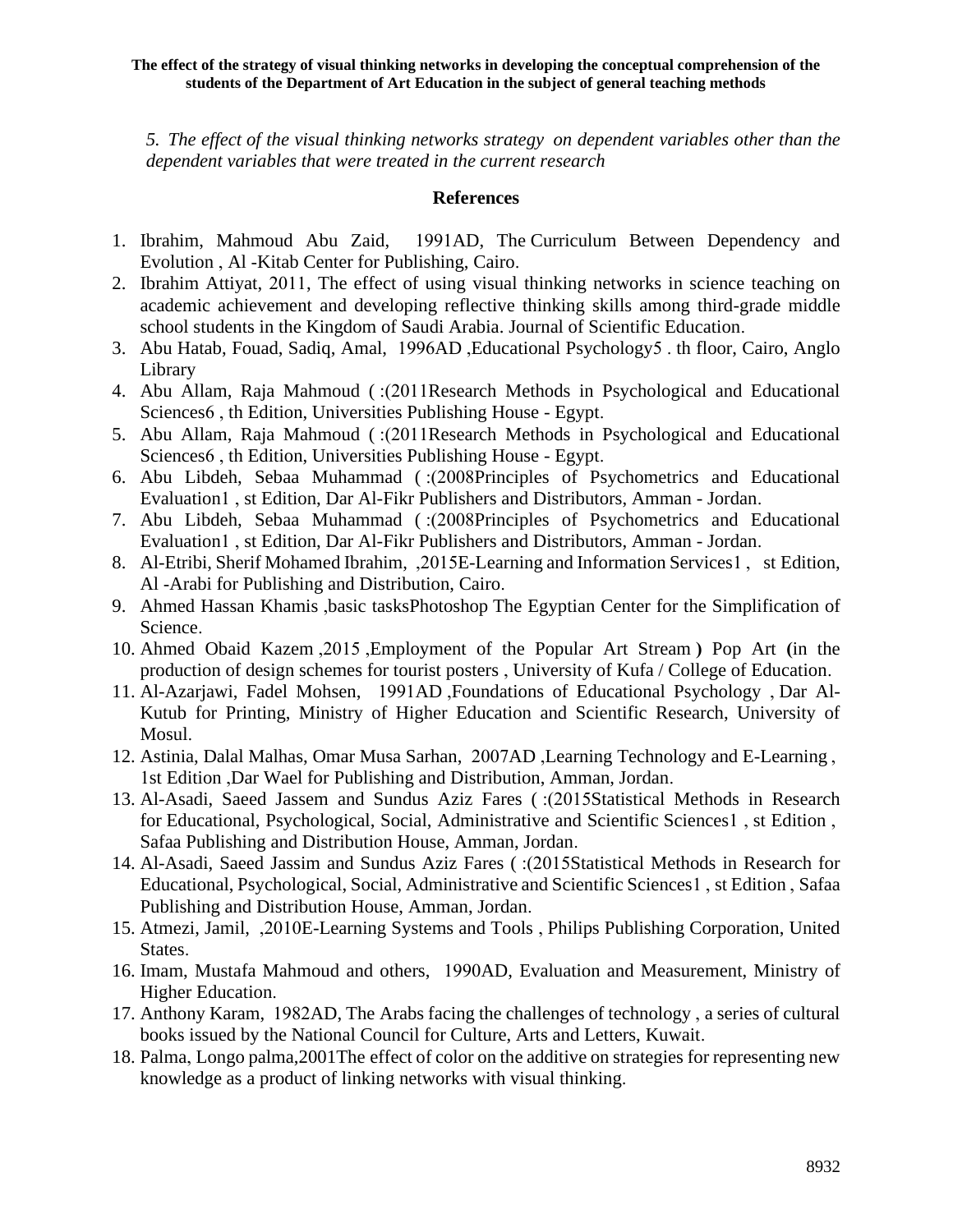- 19. Bahri, Mona Younis, Ayef, Habib, 1986AD ,Curriculum and Textbook , Ministry of Higher Education and Scientific Research, University of Baghdad, Iraq .
- 20. Badawy, Mohamed Abdel-Hadi 2003 ,AD, The Effectiveness of Computer Multimedia and Different Levels of Mental Capacity in Developing Self-Learning Skills and Achievement for Preparatory Stage Students in Science , an unpublished PhD thesis, Faculty of Education, Al-Azhar University.
- 21. Bastawisi, Ramadan, 2000AD **,** aesthetics and technology , Dar Al-Maaref, Cairo.
- 22. Al-Bakri, Muhammad, Al-Kiswani, Najib (: (2002Measurement and evaluation in psychology - a new vision , Edition 1, Dar Al-Yazuri Scientific for Publishing and Distribution, Amman, Jordan.
- 23. Blasim Muhammad, and Uday Fadel, 2013, The Graphic Aesthetics of Digital Naturalization , Dunn I, Dar Al-Kutub Al-Ilmia for printing, publishing and distribution.
- 24. Al-Bayati, Abdul-Jabbar Tawfiq, 1983AD **,** statistical analysis in educational, psychological and social research and non-teaching methods , Kuwait Foundation for the Advancement of Sciences.
- 25. Tawfiq, Salah El-Din Mohamed, Musa, Hani Mohamed Younes, 2007AD **,** The Role of E-Learning in Building an Arab Knowledge Society , Journal of the College of Education in Shein El-Kom, No. (3), Menoufia University, Egypt.
- 26. Jaber, Jaber Abdel Hamid ((1997Readings in Teaching Thinking and Curriculum, Cairo: The Egyptian Renaissance House
- 27. Jaber, Jaber and Kazem, Ahmed ((1973Research Methods in Education and Psychology7, th Edition, Cairo: Arab Renaissance Publishing House.
- 28. Gardner, Howard, 2004AD ,Frames of Mind Theory of Multiple Intelligences , T: Muhammad Bilal Jayyousi, Arab Education Library for the Gulf States, Riyadh.
- 29. Jamil, Abd al-Rahman Abd al-Salam, 2000CE **,** The Basics of Educational Curriculum (Methods of Developing them , (Dar al-Mahajid for Publishing and Distribution, Amman, Jordan.
- 30. Jerry, Khudair Abbas, ,2016Educational Techniques **:**Their Development **-** Classification Types - Trends2 , nd Edition, Jaaf Al-Asami for printing and binding .
- 31. Al-Jaafrah, Abdel Salam Youssef, ,2011Arabic language curricula and methods of teaching between theory and practice , The Arab Society Library for Publishing and Distribution, Downtown, Amman, Jordan.
- 32. Hassan, Walaa Ishaq, 2009, the effectiveness of a suggested counseling program to increase the flexibility (ego) of a student at the Islamic University of Gaza , an unpublished master's thesis, the Islamic University of Gaza, College of Education, Department of Psychology.
- 33. Hassan, Abdullah, 2011AD, The relationship between material and image in the art of collage and their role separately, according to schools with modern tendencies after the Second World War.
- 34. Al-Hassan, Hisham, 1986AD ,Education Technology1 , st Edition, Cooperative Press Association, Oatar.
- 35. Hassan Rebhi Mahdi, 2006AD, The Effectiveness of Using Educational Software on Visual Thinking and Achievement in Information Technology for Eleventh Grade Students , Master Thesis, College of Education, Islamic University of Gaza .
- 36. Al-Hussary, Ali Munir, and Yousef Al-Anazi, ,2000General Teaching Methods1 , st Edition, Al-Falaha Library, Kuwait.